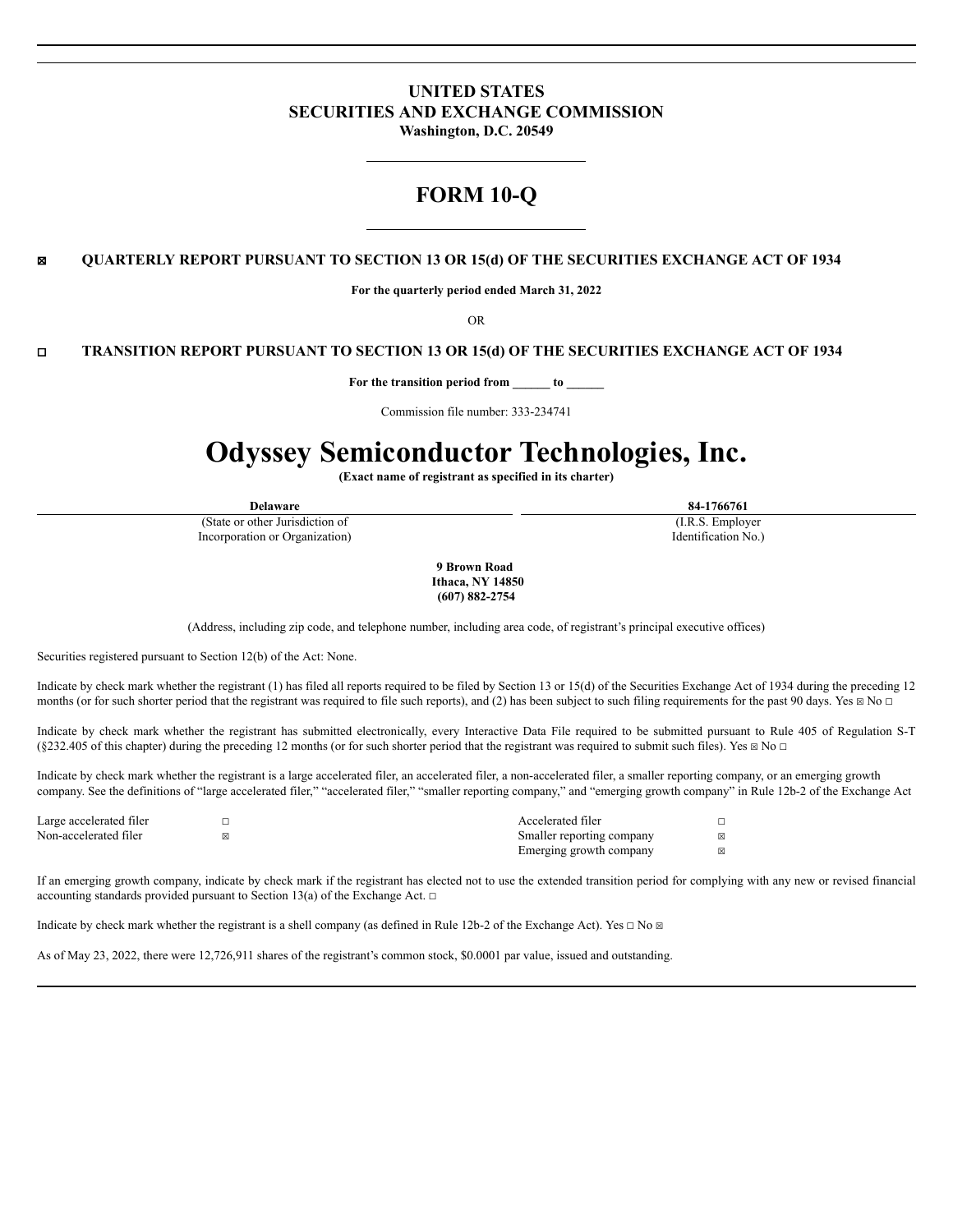## *TABLE OF CONTENTS*

|                                                                                                                                   | Page |
|-----------------------------------------------------------------------------------------------------------------------------------|------|
| <b>PART I- FINANCIAL INFORMATION</b>                                                                                              | 3    |
| Item 1: Condensed Consolidated Financial Statements for the three months ended March 31, 2022 and 2021                            | 3    |
| Condensed Consolidated Balance Sheets as of March 31, 2022 (Unaudited) and December 31, 2021                                      | 3    |
| Unaudited Condensed Consolidated Statements of Operations for the three months ended March 31, 2022 and 2021                      | 4    |
| Unaudited Condensed Consolidated Statements of Changes in Stockholders' Equity for the three months ended March 31, 2022 and 2021 | 5    |
| Unaudited Condensed Consolidated Statements of Cash Flows for the three months ended March 31, 2022 and 2021                      | b    |
| <b>Notes to Unaudited Condensed Consolidated Financial Statements</b>                                                             |      |
| <u>Item 2: Management's Discussion and Analysis of Financial Condition and Results of Operations</u>                              | 18   |
| Item 3: Quantitative and Qualitative Disclosures about Market Risk                                                                | 21   |
| Item 4: Controls and Procedures                                                                                                   | 22   |
| <b>PART II - OTHER INFORMATION</b>                                                                                                | 22   |
| <u>Item 1: Legal Proceedings</u>                                                                                                  | 22   |
| Item 1A: Risk Factors                                                                                                             | 22   |
| Item 2: Unregistered Sales of Equity Securities and Use of Proceeds                                                               | 22   |
| Item 3: Defaults Upon Senior Securities                                                                                           | 22   |
| <b>Item 4: Mine Safety Disclosures</b>                                                                                            | 22   |
| Item 5: Other Information                                                                                                         | 23   |
| Item 6: Exhibits                                                                                                                  | 23   |
| <b>SIGNATURES</b>                                                                                                                 | 24   |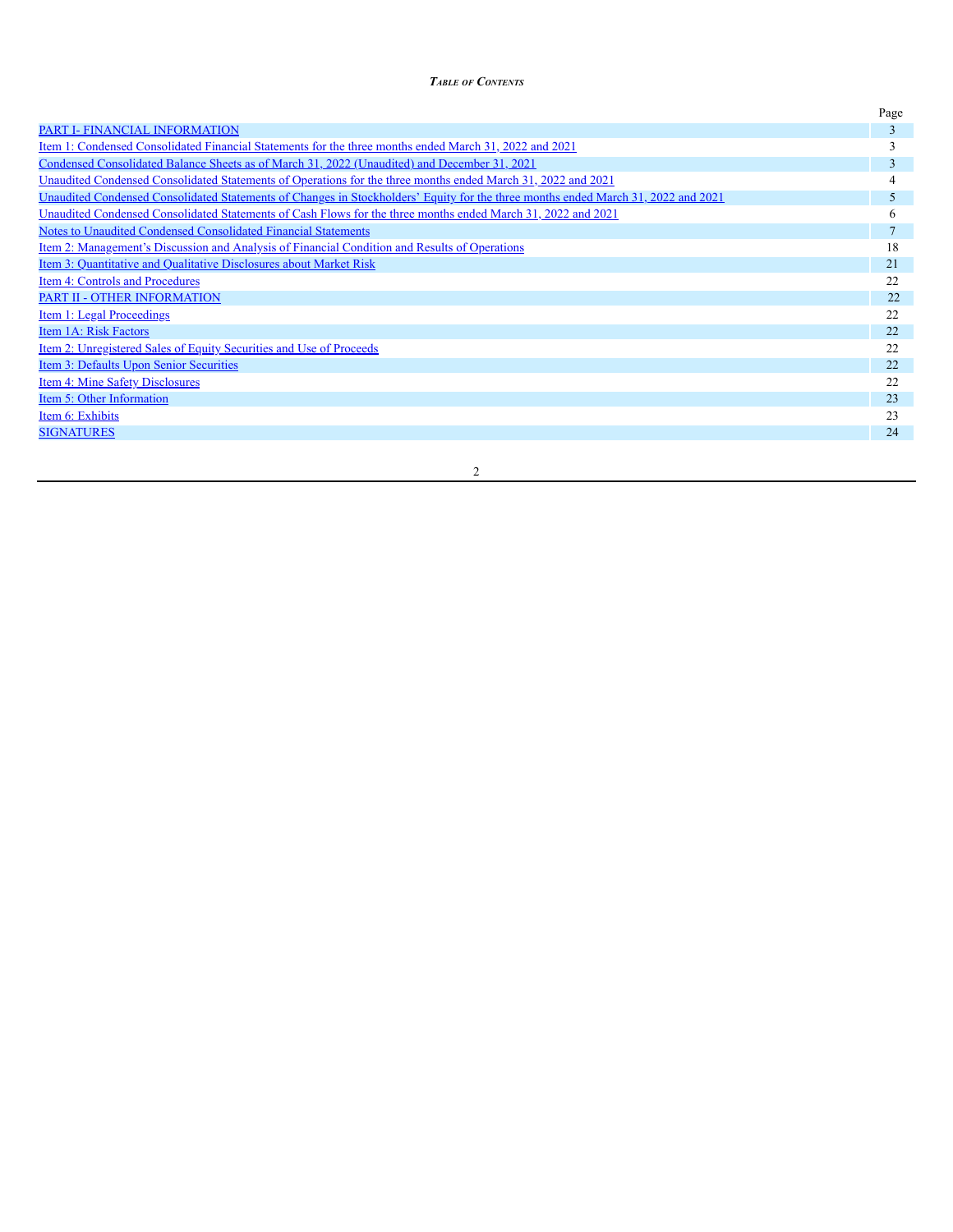## <span id="page-2-1"></span><span id="page-2-0"></span>*Item 1. Financial Statements*

## **ODYSSEY SEMICONDUCTOR TECHNOLOGIES, INC. AND SUBSIDIARIES CONDENSED CONSOLIDATED BALANCE SHEETS**

<span id="page-2-2"></span>

|                                                                                                                                                        | March 31,     |             | 2022 (Unaudited) |             |  | December 31,<br>2021 |  |
|--------------------------------------------------------------------------------------------------------------------------------------------------------|---------------|-------------|------------------|-------------|--|----------------------|--|
| <b>Assets</b>                                                                                                                                          |               |             |                  |             |  |                      |  |
| <b>Current Assets:</b>                                                                                                                                 |               |             |                  |             |  |                      |  |
| Cash                                                                                                                                                   | $\mathsf{\$}$ | 1,573,880   | $\mathcal{S}$    | 2,598,213   |  |                      |  |
| Accounts receivable                                                                                                                                    |               | 170         |                  | 6,170       |  |                      |  |
| Deferred expenses                                                                                                                                      |               | 18,753      |                  | 7,870       |  |                      |  |
| Prepaid expenses and other current assets                                                                                                              |               | 386,418     |                  | 225,260     |  |                      |  |
| <b>Total Current Assets</b>                                                                                                                            |               | 1,979,221   |                  | 2,837,513   |  |                      |  |
| Restricted cash                                                                                                                                        |               | 103,213     |                  | 103,201     |  |                      |  |
| Property and equipment, net                                                                                                                            |               | 933,171     |                  | 853,290     |  |                      |  |
| <b>Operating ROU Asset</b>                                                                                                                             |               | 477,018     |                  |             |  |                      |  |
| <b>Total Assets</b>                                                                                                                                    | \$            | 3,492,623   | \$               | 3,794,004   |  |                      |  |
| <b>Liabilities and Stockholders' Equity</b>                                                                                                            |               |             |                  |             |  |                      |  |
| <b>Current Liabilities:</b>                                                                                                                            |               |             |                  |             |  |                      |  |
| Accounts payable and accrued expenses                                                                                                                  | \$            | 240,768     | \$               | 147,947     |  |                      |  |
| Loan payable - short term                                                                                                                              |               | 74,739      |                  | 74,134      |  |                      |  |
| Lease liability - short term portion                                                                                                                   |               | 177,453     |                  |             |  |                      |  |
| Deferred revenue                                                                                                                                       |               | 75,000      |                  | 10,000      |  |                      |  |
| <b>Total Current Liabilities</b>                                                                                                                       |               | 567,960     |                  | 232,081     |  |                      |  |
| Long-Term Lease Liability                                                                                                                              |               | 460,352     |                  |             |  |                      |  |
| Loans payable - long term                                                                                                                              |               | 326,773     |                  | 345,459     |  |                      |  |
| <b>Total liabilities</b>                                                                                                                               |               | 1,355,085   |                  | 577,540     |  |                      |  |
| Commitments and contingencies                                                                                                                          |               |             |                  |             |  |                      |  |
| Stockholders' Equity:                                                                                                                                  |               |             |                  |             |  |                      |  |
| Preferred stock, \$0.0001 par value, 5,000,000 shares authorized; 0 shares issued and<br>outstanding as of March 31, 2022 and December 31, 2021        |               |             |                  |             |  |                      |  |
| Common stock, \$0.0001 par value, 45,000,000 shares authorized, 12,726,911 shares issued and<br>outstanding as of March 31, 2022 and December 31, 2021 |               | 1,272       |                  | 1,272       |  |                      |  |
| Additional paid-in capital                                                                                                                             |               | 9,924,394   |                  | 9,873,345   |  |                      |  |
| Accumulated deficit                                                                                                                                    |               | (7,788,128) |                  | (6,658,153) |  |                      |  |
| Total Stockholders' Equity                                                                                                                             |               | 2,137,538   |                  | 3,216,464   |  |                      |  |
| Total Liabilities and Stockholders' Equity                                                                                                             | \$            | 3,492,623   | \$               | 3,794,004   |  |                      |  |

See notes to these condensed consolidated financial statements.

## 3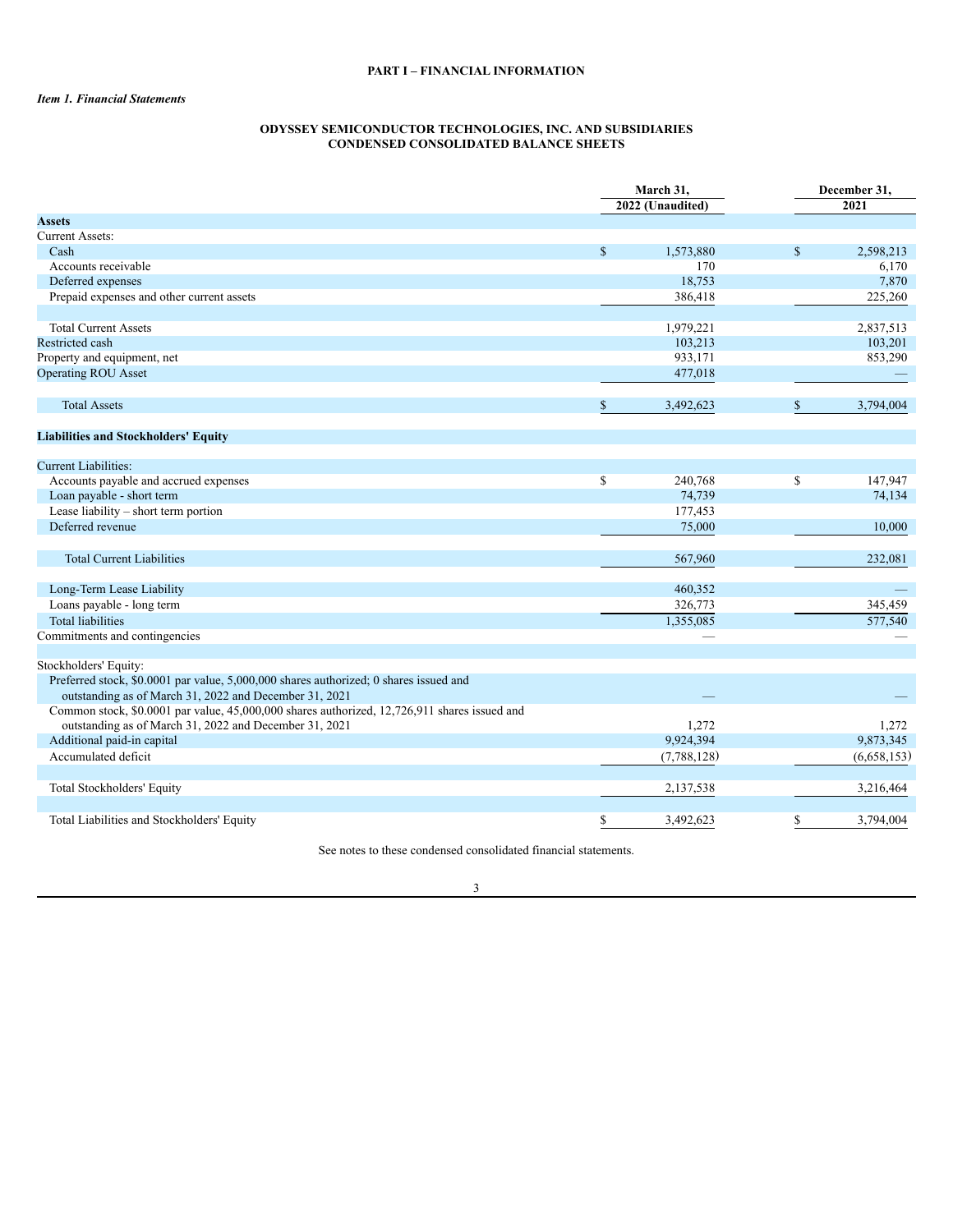## **ODYSSEY SEMICONDUCTOR TECHNOLOGIES, INC. AND SUBSIDIARIES CONDENSED CONSOLIDATED STATEMENTS OF OPERATIONS (Unaudited)**

<span id="page-3-0"></span>

|                                                       |      | For The Three Months Ended March 31, |               |             |
|-------------------------------------------------------|------|--------------------------------------|---------------|-------------|
|                                                       | 2022 |                                      | 2021          |             |
| <b>Revenues</b>                                       | \$   | 29,938                               | \$            | 230,969     |
| <b>Cost of Revenues</b>                               |      | 30,999                               |               | 382,853     |
| <b>Gross Loss</b>                                     |      | (1,061)                              |               | (151, 884)  |
| <b>Operating Expenses:</b>                            |      |                                      |               |             |
| Research and development                              |      | 369,184                              |               | 153,037     |
| Selling, general, and administrative                  |      | 757,927                              |               | 796,474     |
| <b>Total Operating Expenses</b>                       |      | 1,127,111                            |               | 949,511     |
| Loss From Operations                                  |      | (1,128,172)                          |               | (1,101,395) |
| <b>Other Income (Expense):</b>                        |      |                                      |               |             |
| Forgiveness of PPP loan and other income              |      | 2,013                                |               | 210,680     |
| Interest expense                                      |      | (3,816)                              |               | (4,396)     |
| <b>Net Loss</b>                                       | \$   | (1, 129, 975)                        | \$            | (895,111)   |
| Net Loss Per Share:                                   |      |                                      |               |             |
| <b>Basic</b>                                          | \$   | (0.09)                               | \$            | (0.08)      |
| Diluted                                               | \$   | (0.09)                               | <sup>\$</sup> | (0.08)      |
| Weighted Average Number of Common Shares Outstanding: |      |                                      |               |             |
| <b>Basic</b>                                          |      | 12,726,911                           |               | 11,354,130  |
| Diluted                                               |      | 12,726,911                           |               | 11,354,130  |

See notes to these condensed consolidated financial statements.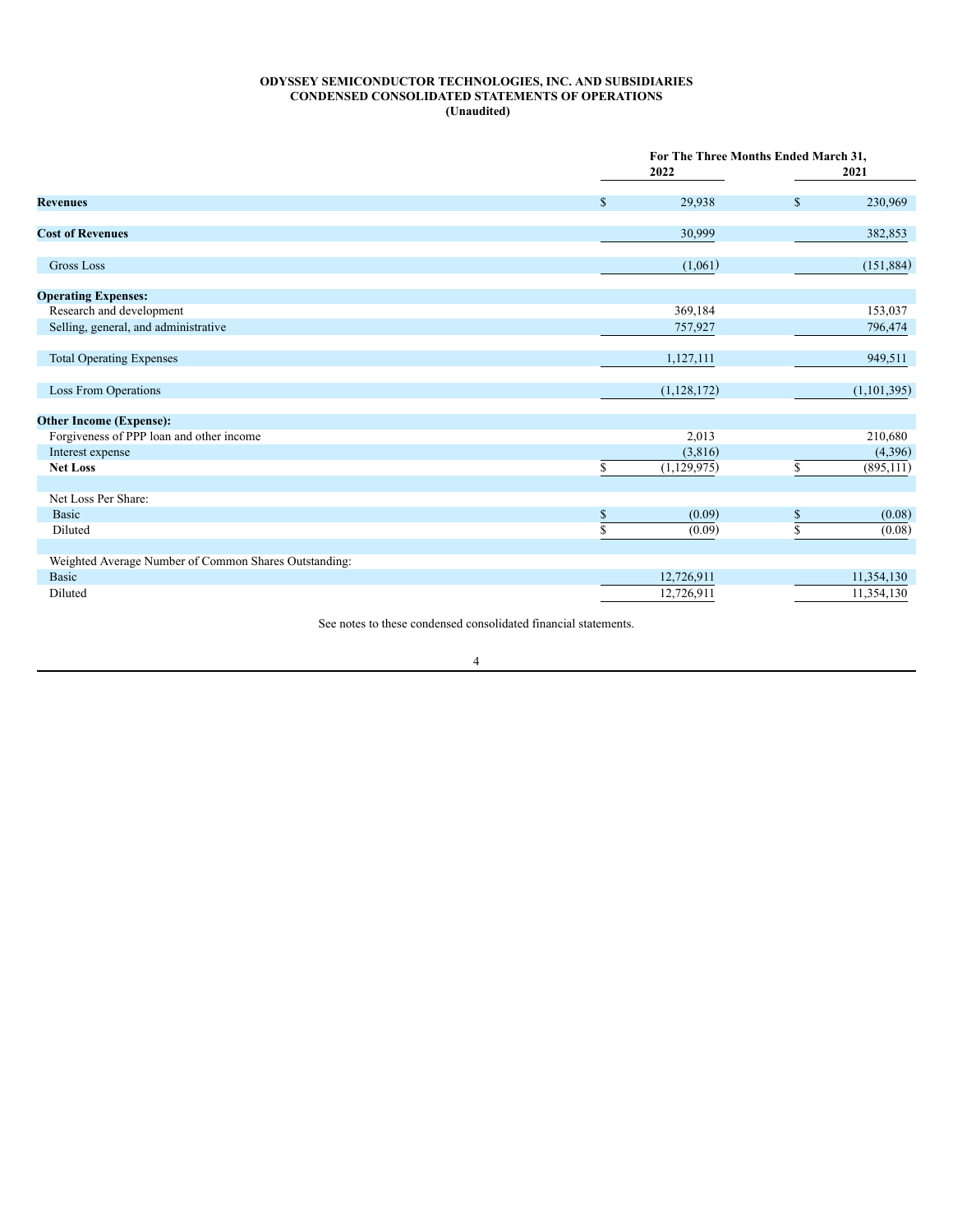## **ODYSSEY SEMICONDUCTOR TECHNOLOGIES, INC. AND SUBSIDIARIES CONDENSED CONSOLIDATED STATEMENTS OF CHANGES IN STOCKHOLDERS' EQUITY FOR THE THREE MONTHS ENDED MARCH 31, 2022 AND 2021 (Unaudited)**

<span id="page-4-0"></span>

|                                        | <b>Common Stock</b> |        |                                       |                               |                                                |
|----------------------------------------|---------------------|--------|---------------------------------------|-------------------------------|------------------------------------------------|
|                                        | <b>Shares</b>       | Amount | <b>Additional Paid-</b><br>In Capital | Accumulated<br><b>Deficit</b> | <b>Total</b><br>Stockholders'<br>Equity        |
| <b>Balance - December 31, 2021</b>     | 12,726,911          | 1,272  | 9,873,345                             | (6,658,153)                   | 3,216,464                                      |
| Stock based compensation               |                     |        | 51,049                                |                               | 51,049                                         |
| Net loss three months ended 12/31/2021 |                     |        |                                       | (1,129,975)                   | (1,129,975)                                    |
| <b>Balance - March 31, 2022</b>        | 12,726,911          | 1,272  | 9,924,394                             | (7,788,128)                   | 2,137,538                                      |
|                                        | <b>Common Stock</b> |        |                                       |                               |                                                |
|                                        | <b>Shares</b>       | Amount | <b>Additional Paid-</b><br>In Capital | Accumulated<br>Deficit        | <b>Total</b><br>Stockholders'<br><b>Equity</b> |
| <b>Balance - December 31, 2020</b>     | 11,429,661          | 1,143  | 4,046,370                             | (3,516,400)                   | 531,113                                        |
| Stock based compensation               |                     |        | 678,918                               |                               | 678,918                                        |
| Exercise of stock options              | 45,625              | 4      | 68,434                                |                               | 68,438                                         |
| Sale of shares of common stock         | 1,251,625           | 125    | 5,006,375                             |                               | 5,006,500                                      |
| Costs of stock sale                    |                     |        | (407, 445)                            |                               | (407, 445)                                     |
| Net loss three months ended 3/31/2021  |                     |        |                                       | (895, 111)                    | (895, 111)                                     |
| <b>Balance - March 31, 2021</b>        | 12,726,911          | 1,272  | 9,392,652                             | (4,411,511)                   | 4,982,413                                      |

See notes to these condensed consolidated financial statements.

5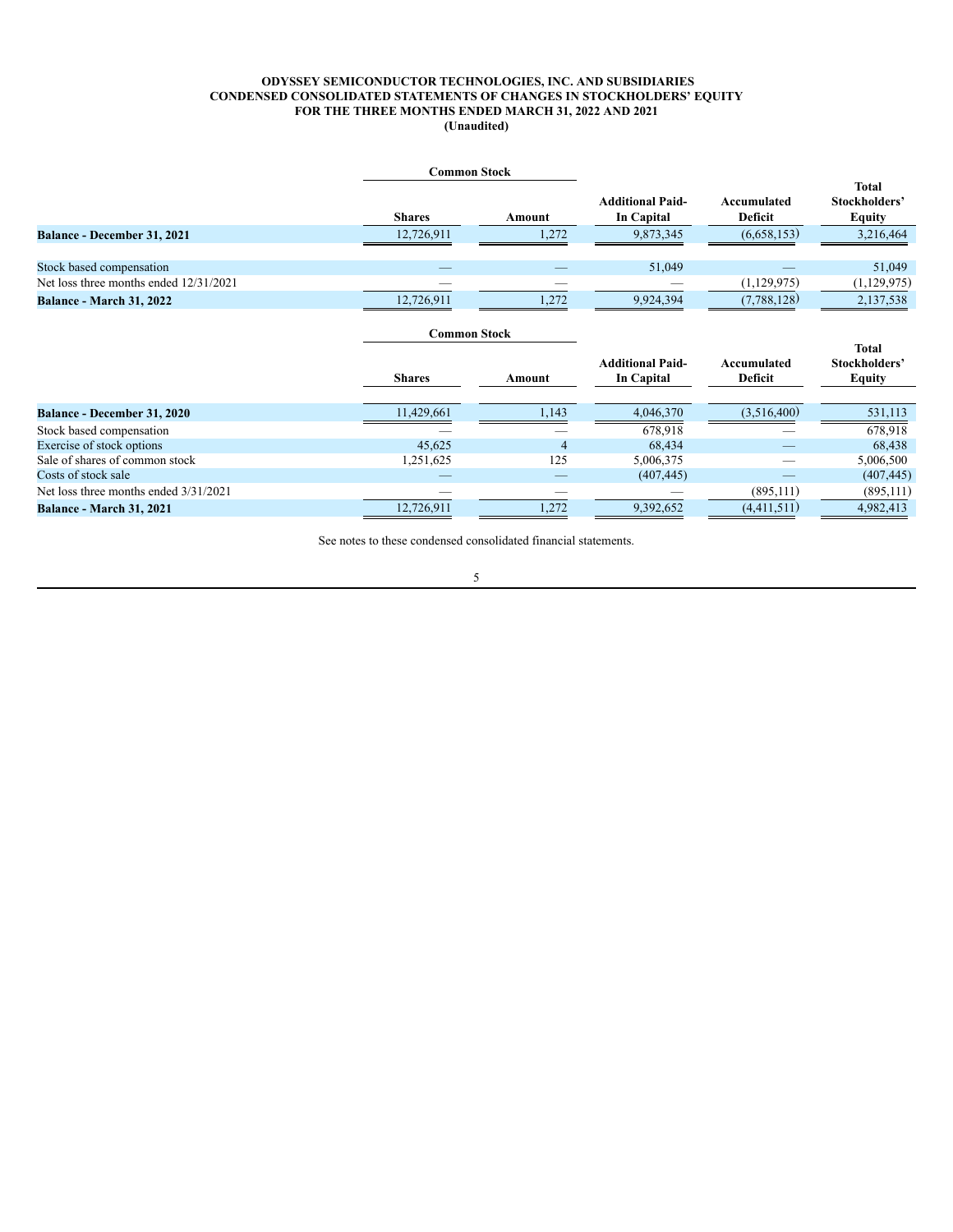## **ODYSSEY SEMICONDUCTOR TECHNOLOGIES, INC. AND SUBSIDIARIES CONDENSED CONSOLIDATED STATEMENTS OF CASH FLOWS (Unaudited)**

<span id="page-5-0"></span>

|                                                                             |                 | <b>For The Three Months Ended</b><br>March 31, |              |            |
|-----------------------------------------------------------------------------|-----------------|------------------------------------------------|--------------|------------|
|                                                                             |                 | 2022                                           |              | 2021       |
| <b>Cash Flows From Operating Activities:</b>                                |                 |                                                |              |            |
| Net loss                                                                    | \$              | (1,129,975)                                    | \$           | (895, 111) |
| Adjustments to reconcile net loss to net cash used in operating activities: |                 |                                                |              |            |
| Stock-based compensation                                                    |                 | 51,049                                         |              | 678,918    |
| Forgiveness of PPP loan indebtedness                                        |                 |                                                |              | (210,680)  |
| Depreciation and amortization                                               |                 | 42,469                                         |              | 40,978     |
| Changes in operating assets and liabilities:                                |                 |                                                |              |            |
| Contract assets                                                             |                 |                                                |              | 62,273     |
| Accounts receivable                                                         |                 | 6,000                                          |              | 10,707     |
| Prepaid expenses and other current assets                                   |                 | 16,295                                         |              | (6, 151)   |
| Deferred expenses                                                           |                 | (10, 883)                                      |              | (75, 327)  |
| Accounts payable and accrued expenses                                       |                 | 92,821                                         |              | 93,747     |
| Deferred revenue                                                            |                 | 65,000                                         |              | 99,311     |
| <b>Total Adjustments</b>                                                    |                 | 262,751                                        |              | 693,776    |
| <b>Net Cash Used In Operating Activities</b>                                |                 | (867, 224)                                     |              | (201, 335) |
| <b>Cash Flows Used In Investing Activities:</b>                             |                 |                                                |              |            |
| Purchases of property and equipment                                         |                 | (122, 122)                                     |              | (21,161)   |
| Lease of property                                                           |                 | (16,666)                                       |              |            |
|                                                                             |                 |                                                |              |            |
| <b>Net Cash Used In Investing Activities</b>                                |                 | (138, 788)                                     |              | (21, 161)  |
| <b>Cash Flows From Financing Activities:</b>                                |                 |                                                |              |            |
| Proceeds from sale of common stock, net of costs                            |                 |                                                |              | 5,006,500  |
| Proceeds from government loans                                              |                 |                                                |              | 193,625    |
| Repayment of government loans                                               |                 | (18,309)                                       |              | (3, 561)   |
| Proceeds from exercise of stock options                                     |                 |                                                |              | 68,438     |
| Payment of deferred offering costs                                          |                 |                                                |              | (407, 445) |
| <b>Net Cash Provided By (Used In )Financing Activities</b>                  |                 | (18,309)                                       |              | 4,857,557  |
| Net Increase (Decrease) In Cash and Restricted Cash                         |                 | (1,024,321)                                    |              | 4,635,061  |
| Cash and Restricted Cash - Beginning of Period                              |                 | 2,701,414                                      |              | 375,854    |
|                                                                             |                 |                                                |              |            |
| Cash and Restricted Cash - End of Period                                    | \$              | 1,677,093                                      | \$           | 5,010,915  |
| Cash and Restricted Cash Consisted of the Following:                        |                 |                                                |              |            |
| Cash                                                                        | \$              | 1,573,880                                      | \$           | 4,907,753  |
| Restricted cash                                                             |                 | 103,213                                        |              | 103,162    |
|                                                                             | \$              | 1,677,093                                      | \$           | 5,010,915  |
| <b>Supplemental Disclosures of Cash Flow Information:</b>                   |                 |                                                |              |            |
| Cash paid during the year for:                                              |                 |                                                |              |            |
| Interest                                                                    | \$              | 3,588                                          | \$           | 1,600      |
| Income taxes                                                                | $\overline{\$}$ |                                                | \$           |            |
|                                                                             |                 |                                                |              |            |
| Non-cash investing and financing activities:                                |                 |                                                |              |            |
| Operating Lease ROU Asset                                                   | $\mathbb{S}$    | 680,683                                        | $\mathbb{S}$ |            |

See notes to these condensed consolidated financial statements.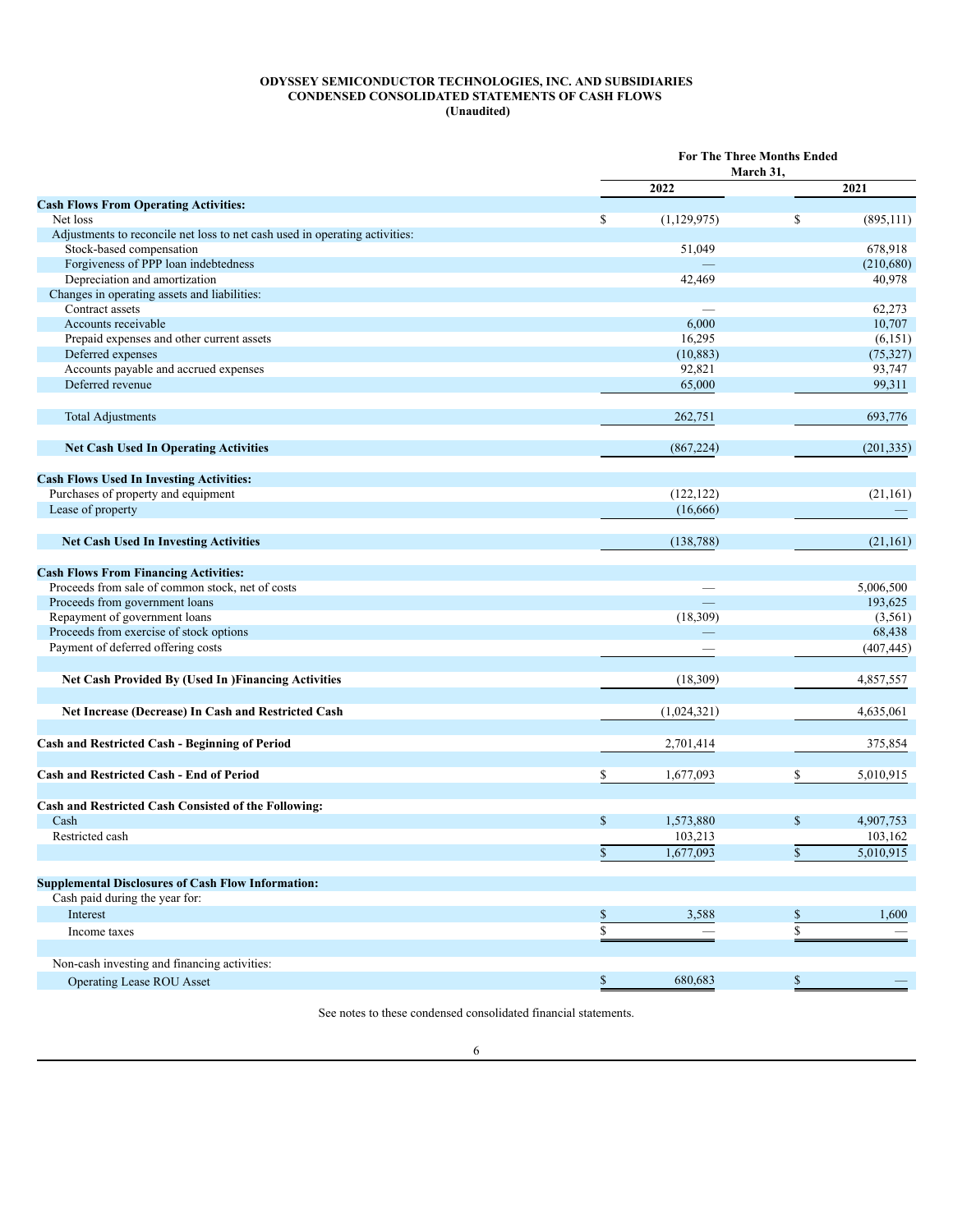## **ODYSSEY SEMICONDUCTOR TECHNOLOGIES, INC. AND SUBSIDIARIES NOTES TO CONDENSED CONSOLIDATED FINANCIAL STATEMENTS FOR THE THREE MONTHS ENDED MARCH 31, 2022 AND 2021**

## <span id="page-6-0"></span>**Note 1 – Nature of Operations and Liquidity**

## Organization and Operations

Odyssey Semiconductor Technologies, Inc. ("Odyssey Technologies") was incorporated on April 12, 2019 under the laws of the State of Delaware. Odyssey Technologies, through its wholly-owned subsidiary, Odyssey Semiconductor, Inc. ("Odyssey Semiconductor") and Odyssey Semiconductor's wholly owned subsidiary, JR2J, LLC ("JR2J") (collectively, the "Company"), is a semiconductor device company developing high-voltage power switching components and systems based on proprietary Gallium Nitride ("GaN") processing technology.

## COVID-19

The extent of the impact and effects of the recent outbreak of the coronavirus (COVID-19) on the operation and financial performance of our business will depend on future developments, including the duration and spread of the outbreak, related travel advisories and restrictions, the consequential potential of staff shortages, and project development delays, all of which are highly uncertain and cannot be predicted. If demand for the Company's services or the Company's ability to service customers are impacted for an extended period, especially as it relates to major customers, our financial condition and results of operations may be materially adversely affected.

#### Liquidity and Financial Condition

As of March 31, 2022, the Company had a cash balance, working capital and accumulated deficit of approximately \$1,600,000, \$1,400,000 and \$7,800,000, respectively. During the three months ended March 31, 2022, the Company generated a net loss of approximately \$1,100,000.

The Company believes its current cash on hand will not be sufficient to meet its operating obligations and capital requirements for at least twelve months from the issuance of these financial statements. This raises substantial doubt about our ability to continue as a going concern. Therefore, the Company will need to raise further capital through the sale of additional equity or debt securities or other debt instruments to support its future operations. The Company has engaged with an investment bank to assist with the fund raise; however, there can no assurance that a financing can be completed on terms acceptable to the Company. The Company has also taken preliminary steps to file a registration statement on Form S-1 with the SEC for a proposed public offering and a listing application with Nasdaq, but there is no assurance that the offering and the listing application will be successful. In addition, the Company is also exploring the possibility of a small bridge loan to cover operating cash needs for several quarters or more and to provide some flexibility to the timing of a more permanent fund raising effort.

The Company's operating needs include the planned costs to operate its business, including amounts required to fund working capital and capital expenditures. The Company's future capital requirements and the adequacy of its available funds will depend on many factors, including the Company's ability to successfully commercialize its products and services, competing technological and market developments, and the need to enter into collaborations with other companies or acquire other companies or technologies to enhance or complement its product and service offerings. There is also no assurance that the amount of funds the Company might raise will enable the Company to complete its development initiatives or attain profitable operations. If the Company is unable to obtain additional financing on a timely basis, it may have to curtail its development, marketing and promotional activities, which would have a material adverse effect on the Company's business, financial condition and results of operations, and ultimately, the Company could be forced to discontinue its operations and liquidate.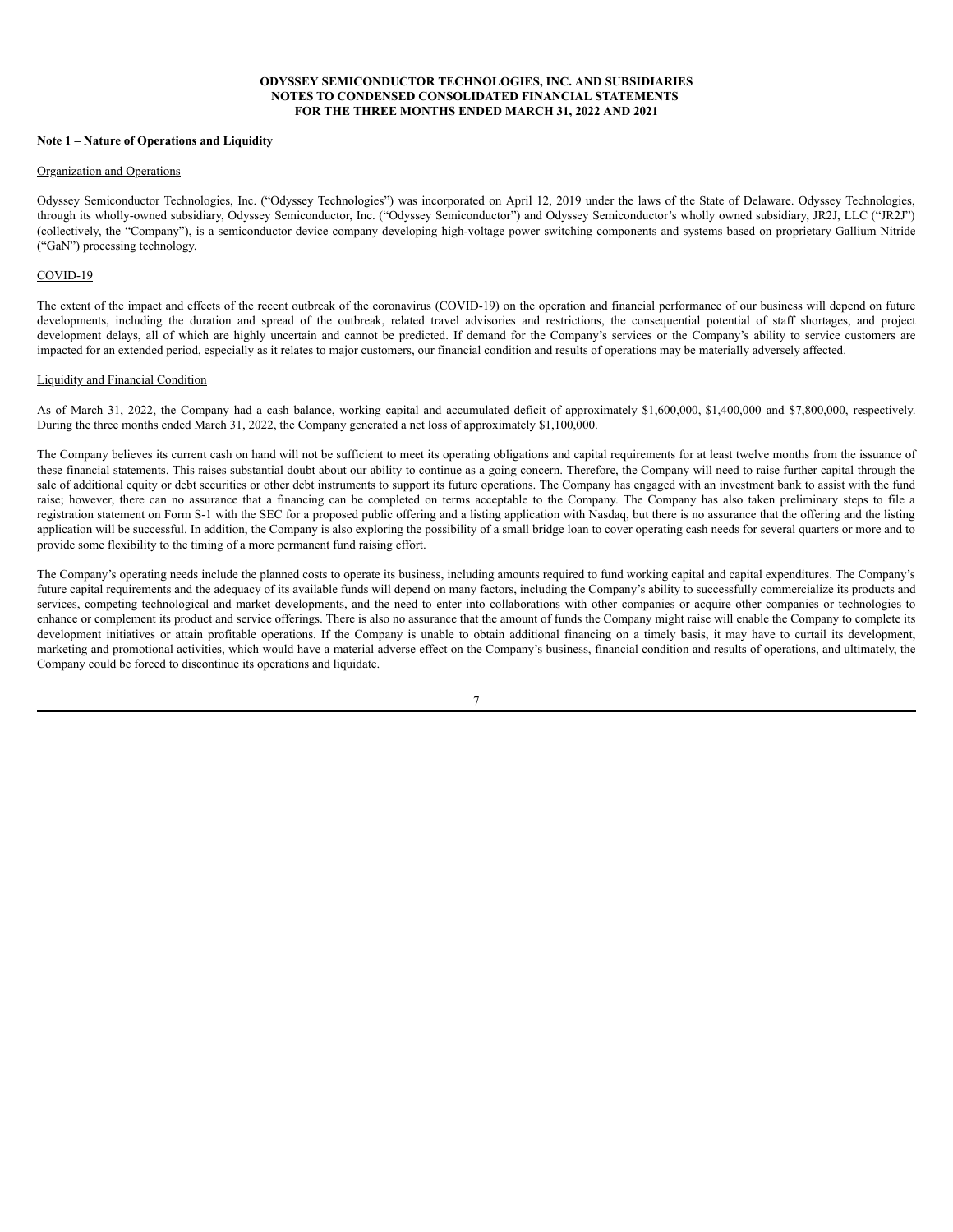#### **Note 2 - Summary of Significant Accounting Policies**

## Basis of Presentation

The accompanying unaudited condensed consolidated financial statements have been prepared in accordance with accounting principles generally accepted in the United States of America ("U.S. GAAP") for interim financial information. Accordingly, they do not include all of the information and footnotes required by U.S. GAAP for complete financial statements. In the opinion of management, such statements include all adjustments (consisting only of normal recurring items) which are considered necessary for a fair presentation of the unaudited condensed consolidated financial statements of the Company as of March 31, 2022 and for the three months ended March 31, 2022 and 2021. The results of operations for the three months ended March 31, 2022 are not necessarily indicative of the operating results for the full year ending December 31, 2022 or any other period. These unaudited condensed consolidated financial statements should be read in conjunction with the audited financial statements and related disclosures as of December 31, 2021 and for the year then ended which have been previously filed.

## Use of Estimates

Preparation of financial statements in conformity with U.S. GAAP requires management to make estimates, judgments and assumptions that affect the amounts reported in the financial statements and the amounts disclosed in the related notes to the financial statements. The Company's significant estimates used in these financial statements include, but are not limited to, fair value calculations for equity securities, stock-based compensation, the collectability of receivables, the recoverability and useful lives of long-lived assets, and the valuation allowance related to the Company's deferred tax assets. Certain of the Company's estimates could be affected by external conditions, including those unique to the Company and general economic conditions. It is reasonably possible that these external factors could have an effect on the Company's estimates and could cause actual results to differ from those estimates.

## Cash and Cash Equivalents

The Company considers all highly liquid investments purchased with an original maturity of three months or less to be cash equivalents in the financial statements. As of March 31, 2022 and December 31, 2021, the Company had no cash equivalents. The Company has cash on deposits in several financial institutions which, at times, may be in excess of Federal Deposit Insurance Corporation ("FDIC") insurance limits. The Company has not experienced losses in such accounts and periodically evaluates the creditworthiness of its financial institutions. The Company reduces its credit risk by placing its cash and cash equivalents with major financial institutions.

## Restricted Cash

Restricted cash was comprised of cash held as a security deposit in connection with the Company's operating lease. See Note 8 – Commitments and Contingencies - Operating Lease for additional details.

## Deferred Expenses

Deferred expenses consist of labor, materials and other costs that are attributable to customer contracts that the Company has not completed its performance obligation under the contract and, as a result, has not recognized revenue. As of March 31, 2022 and December 31, 2021, deferred expenses were approximately \$19,000 and \$8,000, respectively.

## Property and Equipment

Property and equipment are stated at cost, net of accumulated depreciation using the straight-line method over their estimated useful lives, once the asset is placed in service. Expenditures for maintenance and repairs, which do not extend the economic useful life of the related assets, are charged to operations as incurred, and expenditures which extend the economic life are capitalized. Leasehold improvements are depreciated over the lesser of their estimated useful lives or the remaining term of their respective lease. When assets are retired or otherwise disposed of, the costs and related accumulated depreciation or amortization are removed from the accounts and any gain or loss on disposal is recognized in the statement of operations for the respective period.

The Company's long-lived assets are reviewed for impairment whenever events or changes in circumstances indicate that the carrying amount of the asset may not be recoverable. An impairment loss would be recognized when estimated future cash flows expected to result from the use of the asset and its eventual disposition are less than its carrying amount.

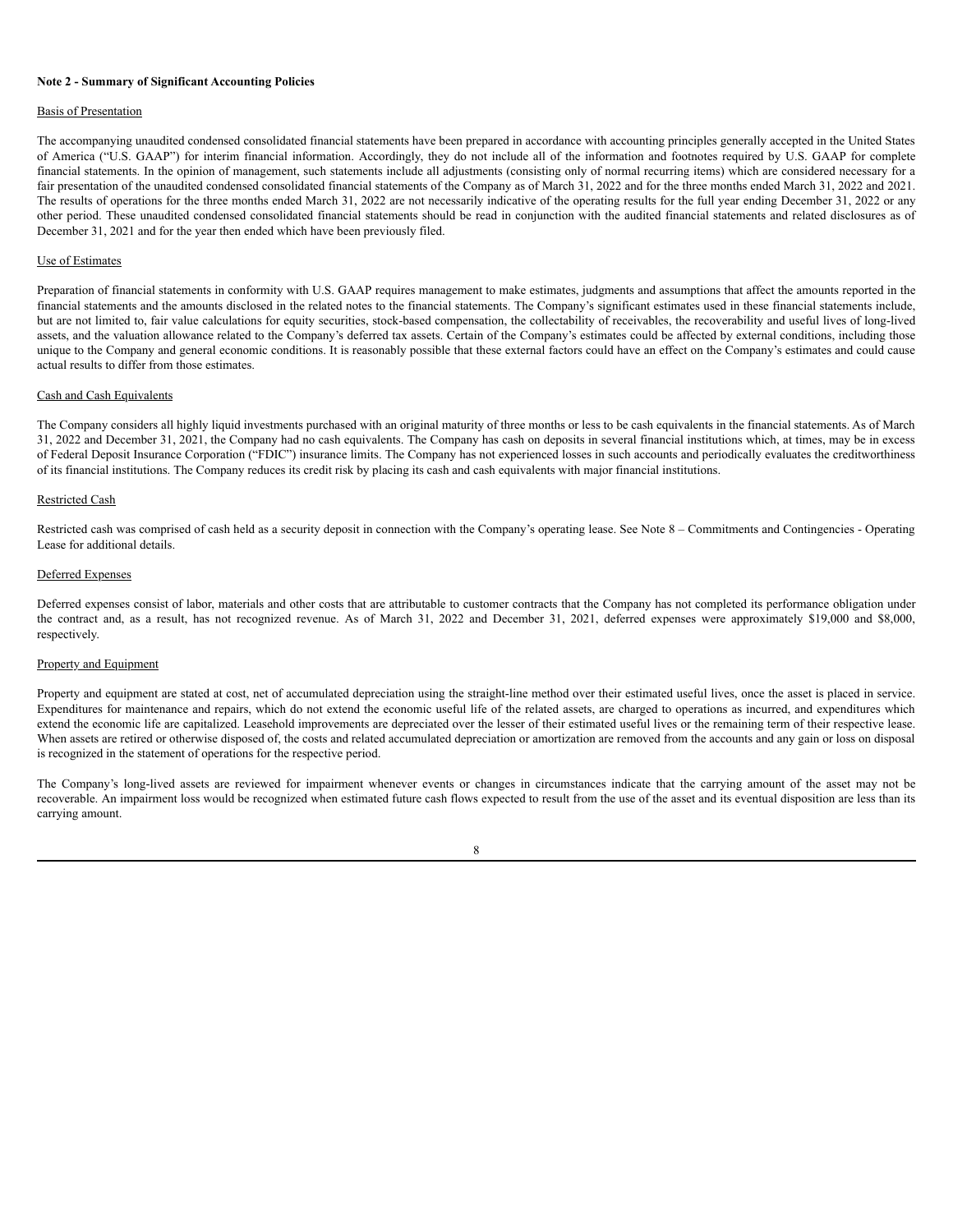The estimated useful lives of property and equipment are as follows:

| Schedule of estimated useful lives of property and equipment |                                      |  |  |  |
|--------------------------------------------------------------|--------------------------------------|--|--|--|
| Asset                                                        | Useful lives (years)                 |  |  |  |
| Computer and office equipment                                |                                      |  |  |  |
| Lab equipment                                                |                                      |  |  |  |
| Leasehold improvements                                       | shorter of useful life or lease term |  |  |  |
| Machinery                                                    | 7-15                                 |  |  |  |
| Furniture                                                    |                                      |  |  |  |

## Offering Costs

Deferred offering costs, which primarily consist of direct, incremental professional fees incurred in connection with a debt or equity financing, are capitalized as non-current assets on the consolidated balance sheets. Once the financing closes, the Company reclassifies such costs as either discounts to notes payable or as a reduction of proceeds received from equity transactions so that such costs are recorded as a reduction of additional paid-in capital. If the completion of a contemplated financing was deemed to be no longer probable, the related deferred offering costs would be charged to general and administrative expense in the consolidated financial statements.

## Leases

In February 2016, the Financial Accounting Standards Board (the "FASB") established Accounting Standards Codification ("ASC") Topic 842, "Leases", by issuing Accounting Standards Update ("ASU") No. 2016-02, which requires lessees to now recognize operating leases on the balance sheet and disclose key information about leasing arrangements. ASC Topic 842 was subsequently amended by ASU No. 2018-01, Land Easement Practical Expedient for Transition to Topic 842; ASU No. 2018-10, Codification Improvements to Topic 842, Leases; and ASU No. 2018-11, Targeted Improvements. The new standard establishes a right-of-use ("ROU") model that requires a lessee to recognize a ROU asset and lease liability on the balance sheet for all leases with a term longer than 12 months. Leases will be classified as either finance or operating, with classification affecting the pattern and classification of expense recognition in the income statement. Lessor accounting under the new standard is substantially unchanged. Additional qualitative and quantitative disclosures are also required. The Company adopted the new standard on January 1, 2022 using the modified retrospective transition method, which applies the provisions of the standard at the effective date without adjusting the comparative periods presented. The Company adopted the following practical expedients and accounting policies elections related to this standard:

- Short-term lease accounting policy election allowing lessees to not recognize ROU assets and liabilities for leases with a term of 12 months or less;
- The option to not separate lease and non-lease components in the Company's lease contracts; and
- The package of practical expedients applied to all of its leases, including (i) not reassessing whether any expired or existing contracts are or contain leases, (ii) not reassessing the lease classification for any expired or existing leases, and (iii) not reassessing the capitalization of initial direct costs for any existing leases.

Adoption of this standard resulted in the recognition of operating lease right-of-use assets and corresponding lease liabilities of approximately \$680,000 on the consolidated balance sheet as of January 1, 2022. Disclosures related to the amount, timing and uncertainty of cash flows arising from leases are included in Note 8, Leases.

## Revenue Recognition

The Company recognizes revenue under ASC Topic 606, "Revenue from Contracts with Customers" ("ASC 606"). The Company determines revenue recognition through the following steps:

- $\bullet$  Step 1: Identify the contract with the customer;
- Step 2: Identify the performance obligations in the contract;
- Step 3: Determine the transaction price;
- Step 4: Allocate the transaction price to the performance obligations in the contract; and
- Step 5: Recognize revenue when the company satisfies a performance obligation.

 $\mathbf Q$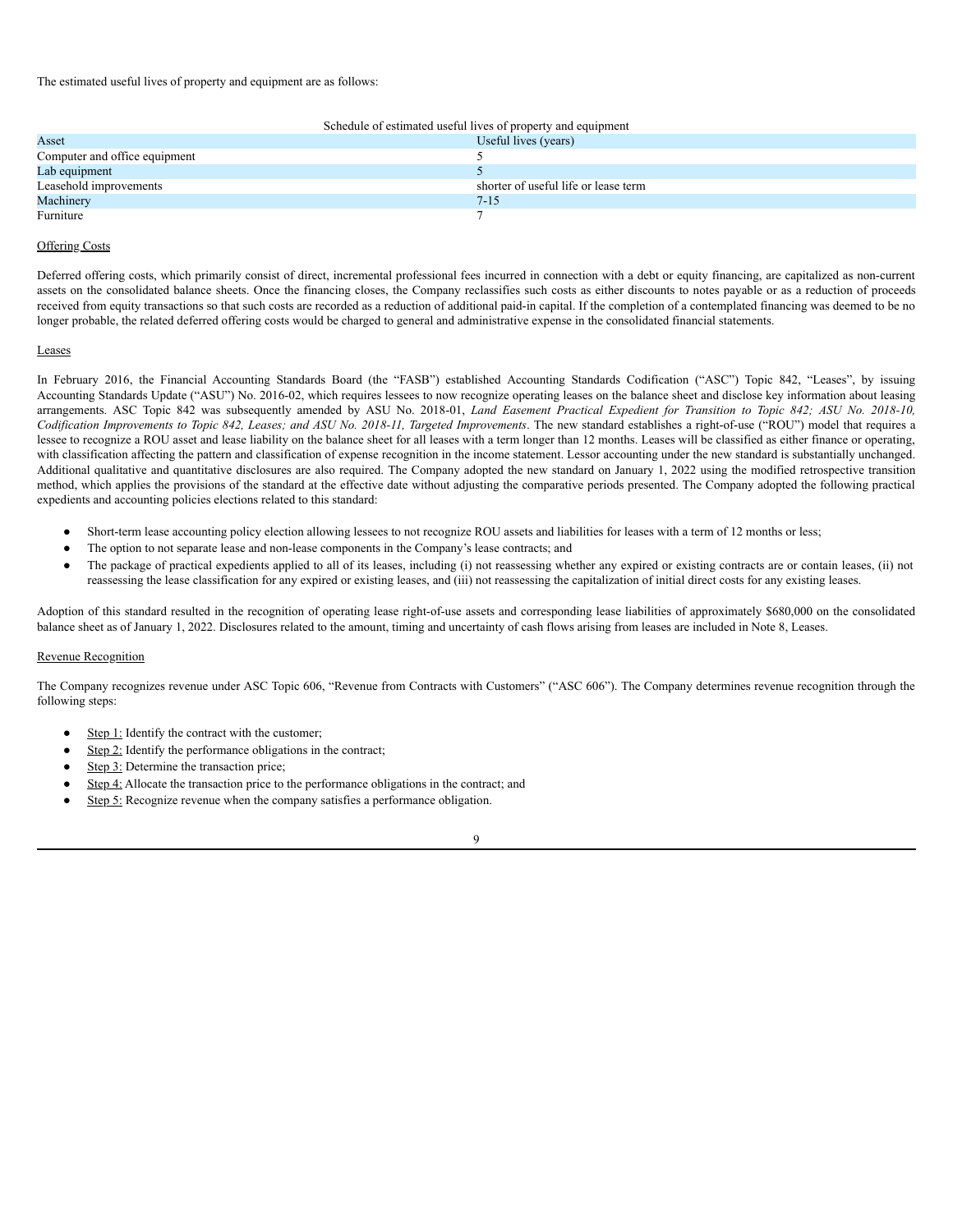A majority of the Company's revenues are generated from contracts with customers that require it to design, develop, manufacture, test and integrate complex equipment and to provide engineering and technical services according to customer specifications. These contracts are often priced on a time and material type basis. Revenues on time and material type contracts are generally recognized in each period based on the amount billable to the customer which is based on direct labor hours expended multiplied by the contractual fixed rate per hour, plus the actual costs of materials and other direct non-labor costs.

The timing of the Company's revenue recognition may differ from the timing of payment by its customers. A receivable is recorded when revenue is recognized prior to payment and the Company has an unconditional right to payment. Alternatively, when payment precedes the provision of the related services, the Company records deferred revenue until the performance obligations are satisfied. Contract assets are comprised of unbilled contract receivables related to revenues earned but not yet invoiced to customers.

During the three months ended March 31, 2022 and 2021, there was no revenue recognized from performance obligations satisfied (or partially satisfied) in previous periods.

The Company generated revenue from government contracts that reimburse the Company for certain allowable costs for funded projects. Such projects were completed in 2021. For contracts with government agencies, when the Company has concluded that it is the principal in conducting the research and development expenses and where the funding arrangement is considered central to the Company's ongoing operations, the Company classifies the recognized funding received as revenue. The Company has determined that revenue generated from government grants is outside the scope of ASC 606 and, as a result, the Company recognizes revenue upon incurring qualifying, reimbursable expenses. During the three months ended March 31, 2022 and 2021, the Company recognized approximately \$0 and \$225,000, respectively, of grant revenue.

#### Research and Development

Research and development expenses are charged to operations as incurred.

#### Stock-Based Compensation

The Company measures the cost of services received in exchange for an award of equity instruments based on the fair value of the award. The fair value of the award is measured on the grant date. The fair value amount is then recognized over the period during which services are required to be provided in exchange for the award, usually the vesting period. Upon the exercise of an award, the Company issues new shares of common stock out of its authorized shares.

The risk-free interest rate was determined from the implied yields from U.S. Treasury zero-coupon bonds with a remaining term consistent with the expected term of the instrument being valued. Option forfeitures are accounted for at the time of occurrence. The expected term used is the estimated period of time that warrants or options are expected to be outstanding. The Company utilizes the "simplified" method to develop an estimate of the expected term of "plain vanilla" employee options. For investor warrants and non-employee options, the expected term used is the contractual life of the instrument being valued. The Company does not yet have a trading history to support its historical volatility calculations. Accordingly, the Company is utilizing an expected volatility figure based on a review of the historical volatility of comparable entities over a period of time equivalent to the expected life of the instrument being valued.

#### Net (Loss) Income per share of Common Stock

Basic net (loss) income per share of common stock is computed by dividing net (loss) income by the weighted average number of vested shares of common stock outstanding during the period. Diluted net income per share of common stock is computed by dividing net income by the weighted average number of common and dilutive commonequivalent shares outstanding during each period.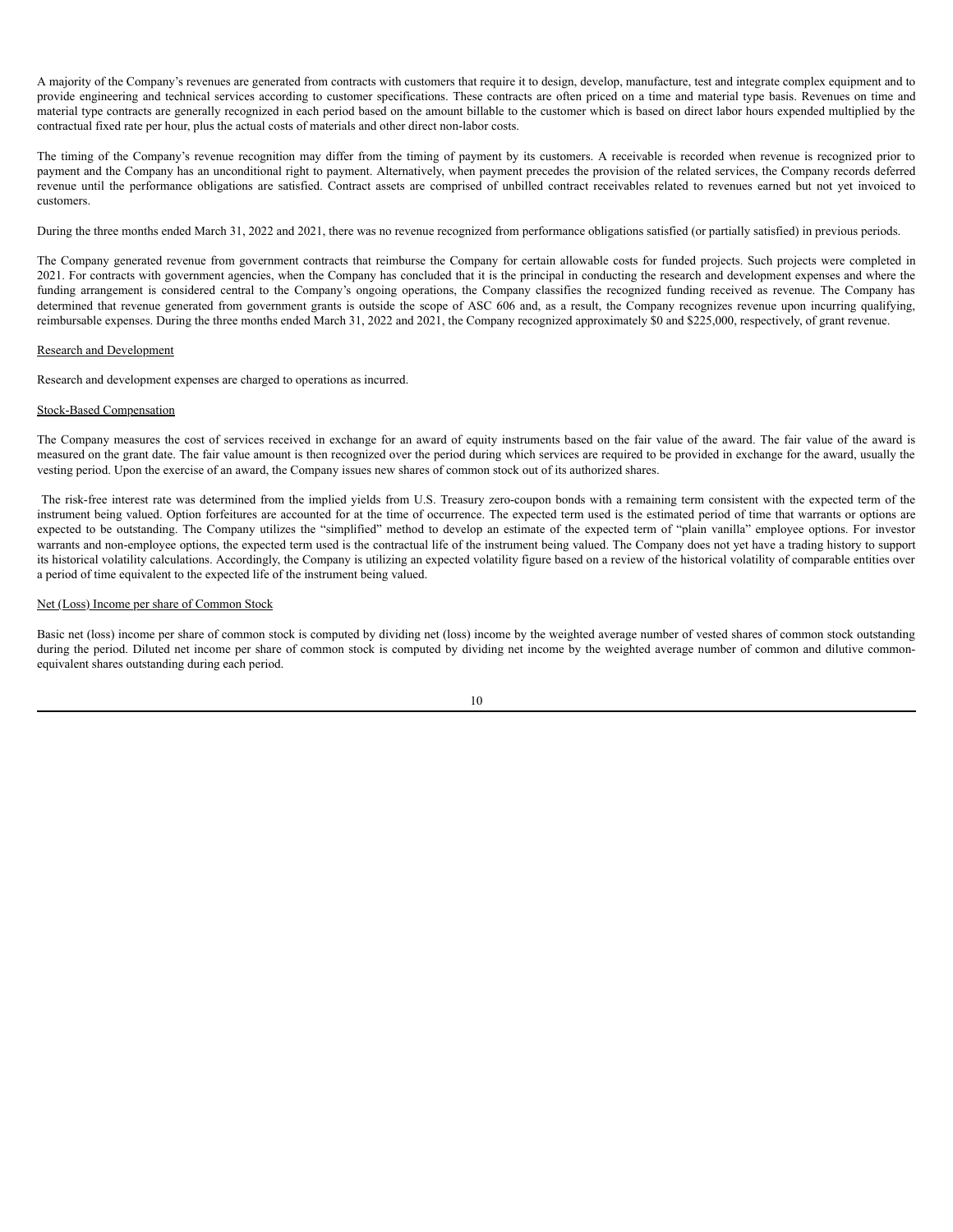The following shares were excluded from the calculation of weighted average dilutive shares of common stock because their inclusion would have been anti-dilutive:

|          |          | As of March 31. |  |  |
|----------|----------|-----------------|--|--|
|          | 2022     | 2021            |  |  |
| Warrants | 245,696  | 245,696         |  |  |
| Options  | .398.246 | 3,211,785       |  |  |
| Total    | .643.942 | 3,457,481       |  |  |

#### Income Taxes

The Company recognizes deferred tax assets and liabilities for the expected future tax consequences of items that have been included or excluded in the financial statements or tax returns. Deferred tax assets and liabilities are determined on the basis of the difference between the tax basis of assets and liabilities and their respective financial reporting amounts ("temporary differences") at enacted tax rates in effect for the years in which the temporary differences are expected to reverse. The Company has recorded a full valuation allowance against its deferred tax assets for all periods, due to the uncertainty of future utilization.

The Company utilizes a recognition threshold and measurement process for financial statement recognition and measurement of a tax position taken or expected to be taken in a tax return. Management has evaluated and concluded that there were no material uncertain tax positions requiring recognition in the Company's financial statements as of March 31, 2022 and December 31, 2021. The Company does not expect any significant changes in its unrecognized tax benefits within twelve months of the reporting date. The Company's policy is to classify assessments, if any, for tax related interest as interest expense and penalties as selling, general and administrative expenses in the consolidated statements of operations.

## Critical Accounting Policies and Estimates

Our consolidated financial statements have been prepared in accordance with accounting principles generally accepted in the United States of America. The preparation of these financial statements requires management to make estimates and assumptions that affect the reported amounts of assets and liabilities and the disclosure of contingent assets and liabilities at the date of the financial statements and the reported amounts of revenues and expenses during the reporting period. We base our estimates and judgments on historical experience, current economic and industry conditions and on various other factors that are believed to be reasonable under the circumstances. This forms the basis for making judgments about the carrying values of assets and liabilities that are not readily apparent from other sources. Actual results may differ from these estimates under different assumptions or conditions. We believe that full consideration has been given to all relevant circumstances that we may be subject to, and the consolidated financial statements accurately reflect our best estimate of the results of operations, financial position and cash flows for the periods presented.

On an ongoing basis, we evaluate our estimates and judgments for all assets and liabilities, including those related to the fair value of stock options for determination of the stock-based compensation expense. The amount of stock based compensation has been a significant expense over the three months ended March 31, 2022 and 2021. The assumptions that go into the Black-Scholes calculation are the major driver of the calculation of the fair value of the stock options at the date of grant. The major assumption of volatility is based upon historical data, and the majority of the other assumptions used in the Black Scholes computation is based upon the terms of the specific stock option grant.

Revenues and cost of sales are important metrics in demonstrating the completion of projects and shipment of products to customers, and the profitability of such revenues. Accordingly, revenue recognition is a critical accounting policy. The timing of the Company's revenue recognition may differ from the timing of payment by its customers. A receivable is recorded when revenue is recognized prior to payment and the Company has an unconditional right to payment. Alternatively, when payment precedes the provision of the related services, the Company records deferred revenue until the performance obligations are satisfied. Contract assets are comprised of unbilled contract receivables related to revenues earned but not yet invoiced to customers. We review the status of each project at each period end and determine whether the earnings process is complete and the revenue and costs of sales should be recognized.

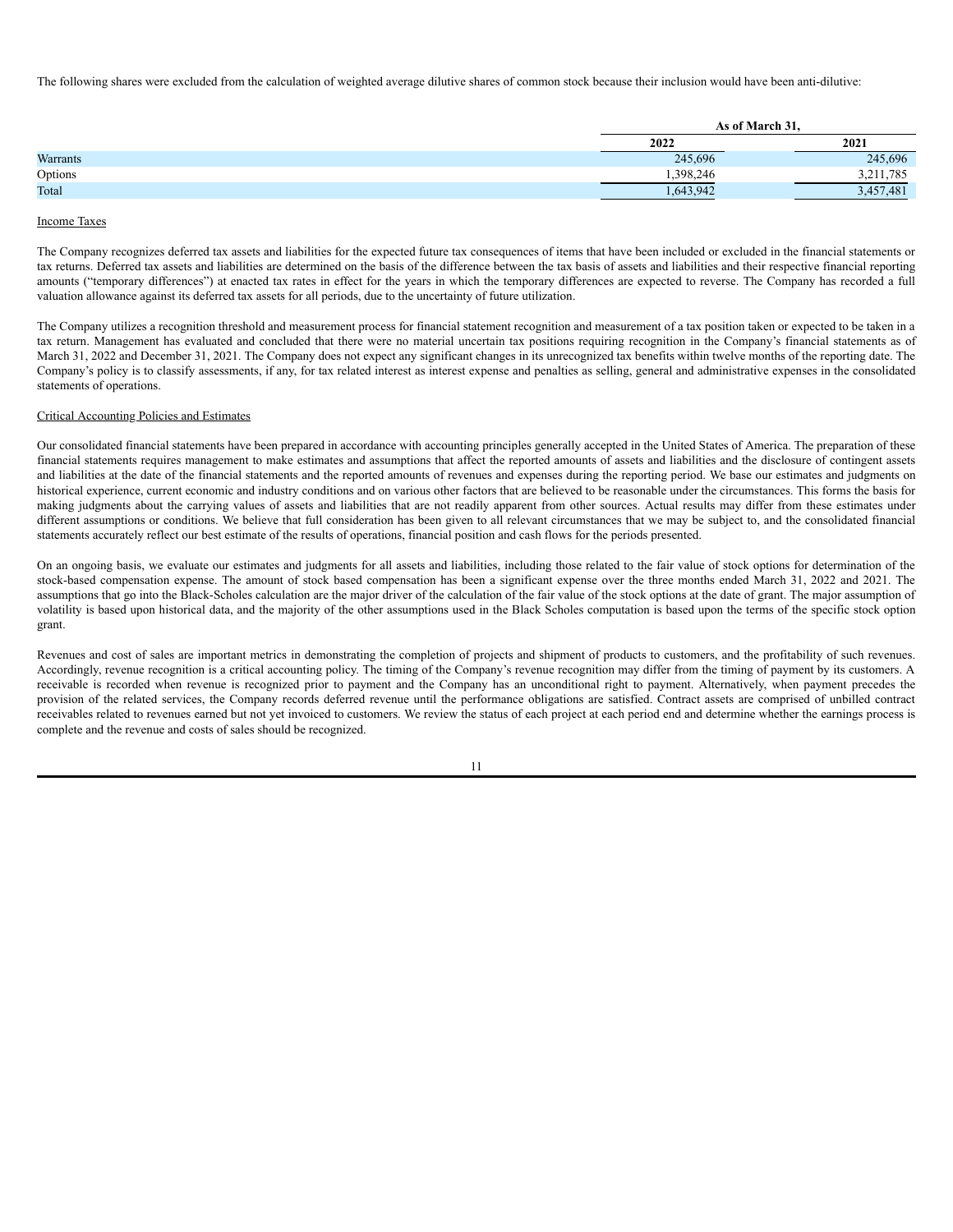#### Recently Issued Accounting Standards

In June 2016, the Financial Accounting Standards Board ("FASB") issued Accounting Standards Update ("ASU") No. 2016-13, "Financial Instruments - Credit Losses". This update requires immediate recognition of management's estimates of current expected credit losses ("CECL"). Under the prior model, losses were recognized only as they were incurred. The new model is applicable to all financial instruments that are not accounted for at fair value through net income. The standard is effective for fiscal years beginning after December 15, 2022 for public entities qualifying as small reporting companies. Early adoption is permitted. The Company is currently assessing the impact of this update on our consolidated financial statements and do not anticipate a significant impact.

## **Note 3 - Prepaid Expenses and Other Current Assets**

Prepaid expenses consisted of the following:

|                                                 | March 31,<br>2022 | <b>December 31, 2021</b> |
|-------------------------------------------------|-------------------|--------------------------|
| Insurance                                       | 26,071            | 30,666                   |
| Legal Fees                                      | 4.480             | 16.180                   |
| Deposit for equipment purchase                  | 25,288            | 25,288                   |
| Operating ROU asset – short term portion        | 177,453           |                          |
| Deposit for leased equipment purchase (Note 11) | 153,126           | 153,126                  |
| Total                                           | 386,418           | 225,260                  |

In December 2021, the Company made a deposit of \$153,126 to purchase equipment (included in prepaid expenses in the accompanying balance sheet). The remainder of the purchase price was to be financed through a long-term lease. Terms and finalization of the lease has not yet occurred, and the Company has requested a refund of its deposit from the initial lessor who did not follow through with lease financing based on their original lease proposal.

## **Note 4 – Property and Equipment**

Property and equipment consisted of the following:

|                                 | March 31,<br>2022 |   | December 31, 2021 |
|---------------------------------|-------------------|---|-------------------|
| Computer and office equipment   | 2,807             | Ф | 2,807             |
| Lab equipment                   | 15,606            |   | 15,606            |
| Furniture                       | 43,705            |   | 43,705            |
| Leasehold improvements          | 543,118           |   | 450,374           |
| Machinery                       | 657,017           |   | 627,641           |
| Subtotal                        | 1,262,254         |   | 1,140,133         |
| <b>Accumulated Depreciation</b> | (329,083)         |   | (286, 842)        |
|                                 |                   |   |                   |
| Property and Equipment, net     | 933,171           |   | 853,290           |

Depreciation and amortization expense related to property and equipment was approximately \$42,000 and \$40,000 for the three months ended March 31, 2022 and 2021, respectively.

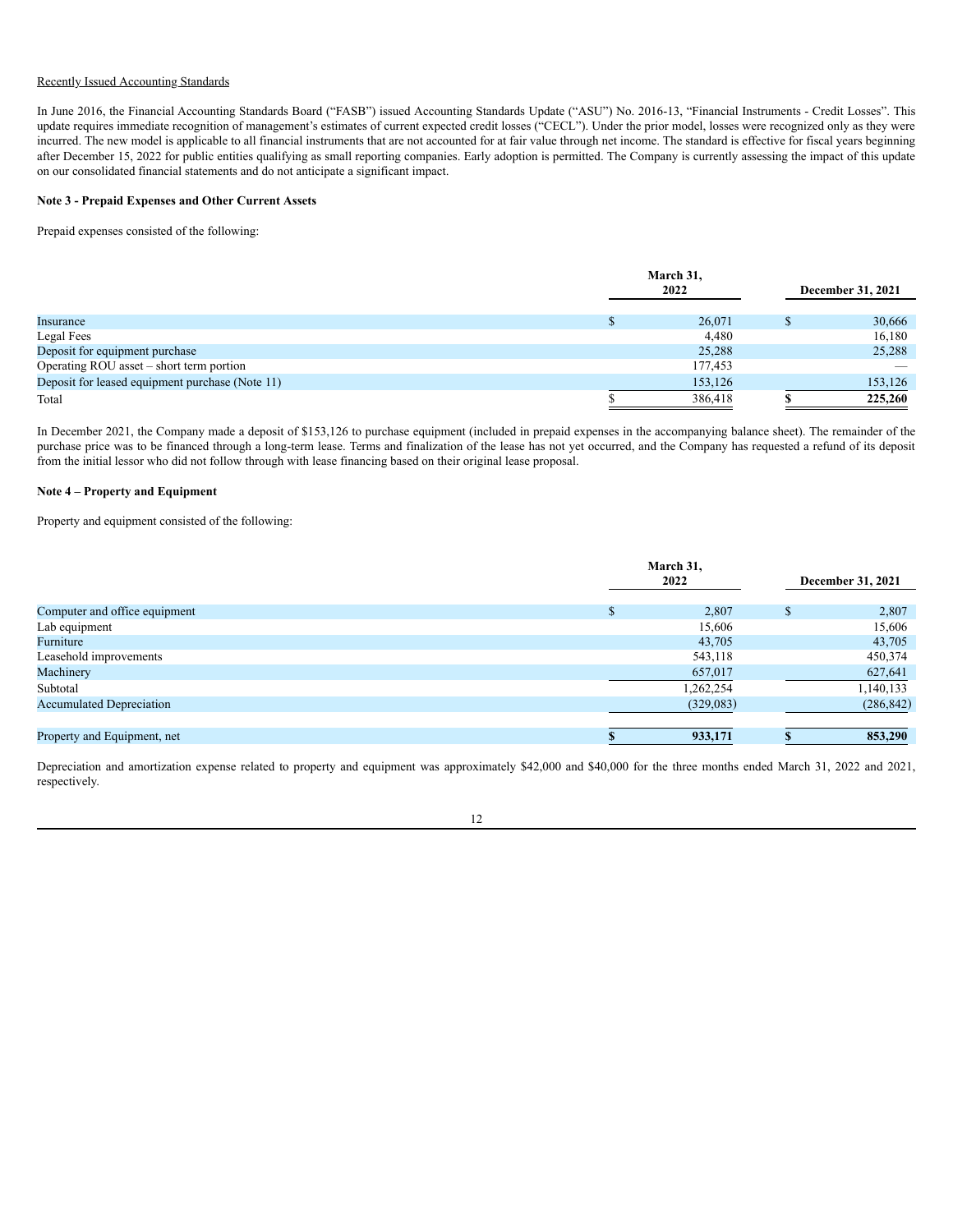#### **Note 5 - Accounts Payable and Accrued Expenses**

Accounts payable and accrued expenses consisted of the following:

|                            | <b>March 31, 2022</b> |  | <b>December 31, 2021</b> |
|----------------------------|-----------------------|--|--------------------------|
|                            |                       |  |                          |
| Accounts payable           | 90,268                |  | 67,970                   |
| Accrued payroll            | 75,055                |  | 29,994                   |
| Credit cards payable       | 67,041                |  | 36,690                   |
| Accrued interest and other | 8.404                 |  | 13,293                   |
| Total                      | 240,768               |  | 147,947                  |

#### **Note 6 – Stockholders' Equity**

#### Authorized Capital

The Company is authorized to issue 45,000,000 shares of common stock, \$0.0001 par value per share, and 5,000,000 shares of preferred stock, \$0.0001 par value per share. The holders of the Company's common stock are entitled to one vote per share. No preferred shares have been issued as of the date hereof.

#### Common Stock Transactions

In March 2021, the Company sold 1,251,625 shares of common stock at \$4.00 per share for gross proceeds of \$5,006,500 in connection with a private placement of securities. The costs associated with such issuance were \$407,445 in cash and warrants to purchase 89,730 shares of Common Stock of the Company with a term of 5 years and an exercise price of \$4.00 per share. An aggregate of \$480,000 of proceeds were raised from related parties (including an aggregate of \$430,000 from Alex Behfar's family member, Richard Brown, Richard Ogawa and James Shealy), representing approximately 10% of the total gross proceeds.

#### **Note 7 – Equity Compensation Plan**

On June 18, 2019, the Board of Directors and a majority of the Company's shareholders, respectively, approved the 2019 Equity Compensation Plan (the "2019 Plan"). Under the 2019 Plan, 1,326,000 shares of common stock of the Company were authorized for issuance. The 2019 Plan provides for the issuance of incentive stock options, nonstatutory stock options, rights to purchase common stock, stock appreciation rights, restricted stock, restricted stock, performance shares and performance units to employees, directors and consultants of the Company and its affiliates. The 2019 Plan requires the exercise price of stock options to be not less than the fair value of the Company's common stock on the date of grant, or 110% of fair value in the case of incentive options granted to a ten-percent stockholder.

On March 11, 2020, the Company granted the following 10 ten-year options to purchase shares of common stock at an exercise price of \$1.50 per share to the Company's then newly appointed Executive Chairman and Acting Chief Executive Officer under the 2019 Plan: (i) an option to purchase 965,850 shares of common stock that vests ratably on a monthly basis over two years and (ii) an option to purchase 321,950 shares of common stock that vests based on performance criteria to be mutually agreed to by the Board and the executive. The grant was reduced to 500,000 options, including 375,000 options and 125,000 options respectively under the two categories, due to limitations under the 2019 Plan. The terms of the 125,000 performance-based options were established in the quarter ended December 31, 2021. The terms of the performance-based options were met during the quarter ended March 31, 2021.

On May 26, 2020, the Board of Directors and a majority of the Company's shareholders approved an amendment to the 2019 Plan to (i) increase the number of shares of common stock authorized for issuance under the 2019 Plan by 1,174,000 shares, such that a total of 2,500,000 shares of common stock are now authorized for issuance under the 2019 Plan; (ii) increase the maximum aggregate number of shares, options and/or other awards that may be granted to any one person during any calendar year from 500,000 to 1,300,000; and (iii) clarify the availability of cashless exercise as a form of consideration.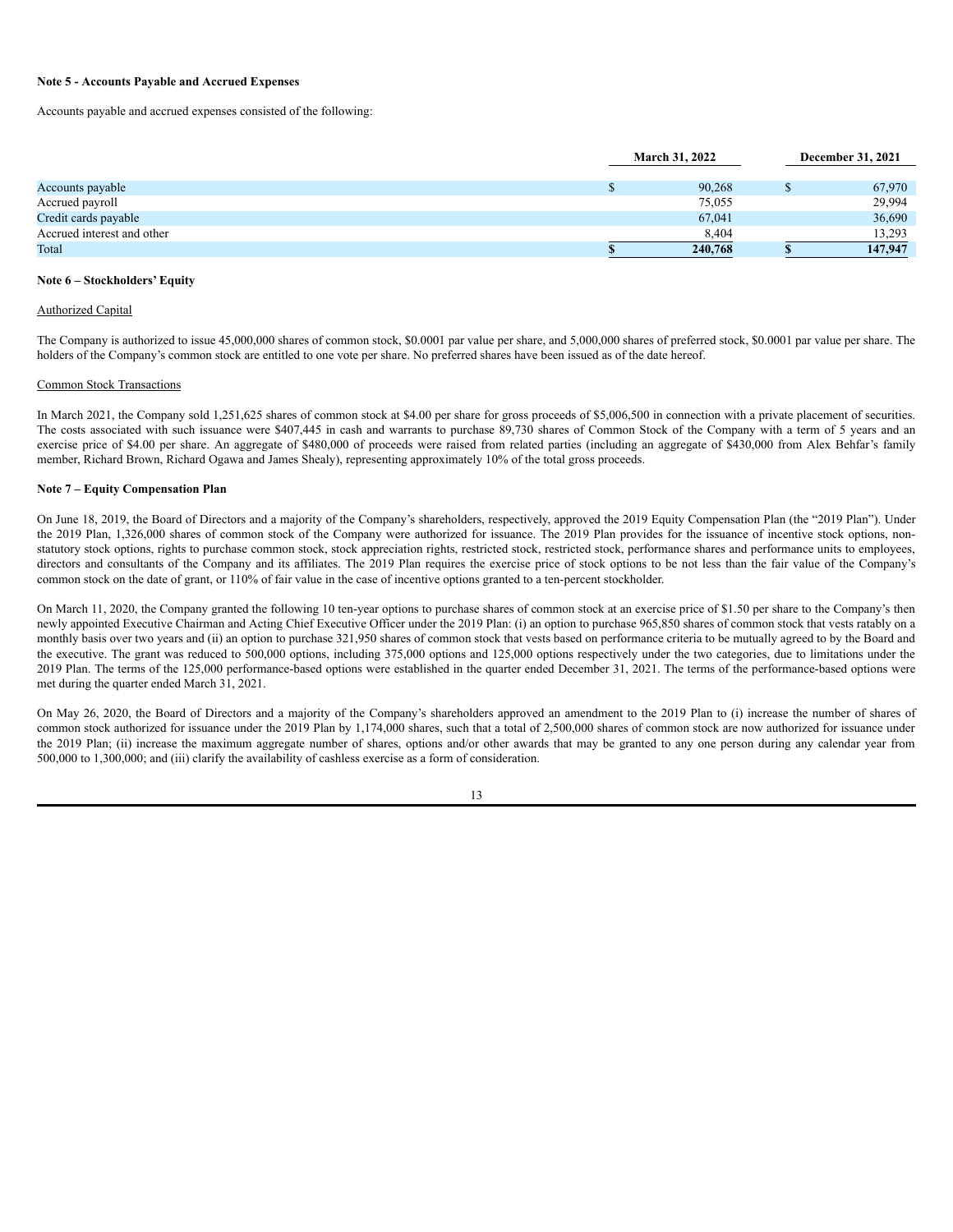On July 16, 2020, the Company granted the following 10 ten-year options to purchase shares of common stock at an exercise price of \$1.50 per share to the Company's then Executive Chairman and Acting Chief Executive Officer under the 2019 Plan: (i) an option to purchase 600,000 shares of common stock that vests ratably on a monthly basis over one year and (ii) an option to purchase 200,000 shares of common stock that vests based on specified performance criteria.

On September 16, 2020, the Board of Directors and a majority of the Company's shareholders approved an amendment to the 2019 Plan to increase the number of shares of common stock authorized for issuance under the 2019 Plan from 2,500,000 shares to 4,600,000 shares.

On September 22, 2020, the Company granted a 10 ten-year option to purchase shares 1,637,410 shares of common stock at an exercise price of \$1.50 per share to the Company's then Chairman and Chief Executive Officer under the 2019 Plan that vests ratably on a monthly basis over two years commencing March 11, 2022.

From June 1 to June 22, 2021, the Company granted five and 10 ten-year options to purchase 388,246 shares of common stock at an exercise price of \$2.90 to \$3.93 per share to employees, an advisory board member and board members under the 2019 Plan that vest over two to five years.

On September 22, 2021, upon the resignation of our then Chief Executive Officer and Chairman, a total of 1,911,160 unvested options that he received on September 25, 2019, March 11, 2020, July 16, 2020 and September 22, 2020 were forfeited as of such date. On such date, the Company also provided the acceleration of 25,000 unvested stock options issued on September 25, 2019, which were to vest as of September 25, 2021. The impact of the modification of the stock option was not material.

On December 30, 2021, the Company granted five and 10 ten-year options to purchase 445,000 shares of common stock at an exercise price of \$1.77 per share to employees, an advisory board member and board members under the 2019 Plan that vest over one to four years.

On February 9, 2022, subject to the shareholders' approval, the Board of Directors approved that the aggregate number of shares authorized for issuance as awards under the 2019 Plan shall be 4,600,000 shares plus an annual increase on the first day of each fiscal year for the rest of the term of the Plan in an amount equal to the lesser of (i) 5% of the outstanding shares of common stock of the Company on the last day of the immediately preceding year or (iii) an amount determined by the Board of Directors.

The stock option activity from January 1, 2021 through March 31, 2022 is as follows (note there were no options granted, exercised, expired or forfeited in the three months ended March 31, 2022):

|                                               | <b>Shares</b> |   | Weighted-Average<br>Remaining<br>Weighted-Average<br><b>Exercise</b><br><b>Contractual Life</b><br>Price per share<br>(years) |     |
|-----------------------------------------------|---------------|---|-------------------------------------------------------------------------------------------------------------------------------|-----|
| Balance, December 31, 2020                    | 3,257,410     | ъ | 1.5                                                                                                                           | 9.1 |
| Options granted                               | 833,246       |   | 2.7                                                                                                                           | 6.7 |
| Options exercised                             | (45,625)      |   | 1.5                                                                                                                           |     |
| Options converted                             |               |   |                                                                                                                               |     |
| Options expired                               | (735, 625)    |   | 1.5                                                                                                                           |     |
| Options forfeited                             | (1,911,160)   |   | l .5                                                                                                                          |     |
| Balance, December 31, 2021 and March 31, 2022 | 1,398,246     |   |                                                                                                                               | 6.0 |
| Vested shares at March 31, 2022               | 483,500       |   |                                                                                                                               | 2.4 |

The following table summarizes the outstanding options at March 31, 2022 by exercise price.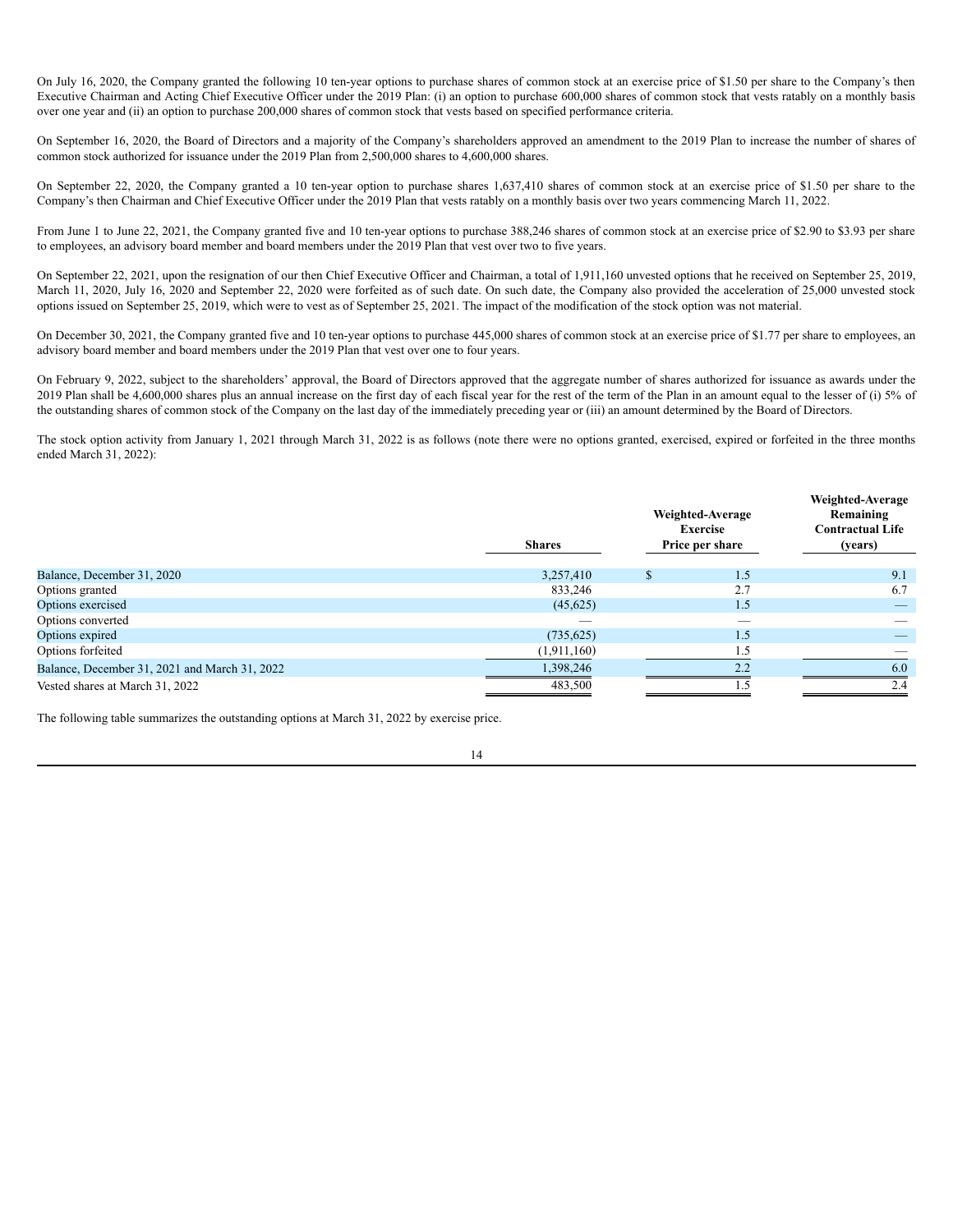| Exercise price                        | Outstanding options | Exercisable options |
|---------------------------------------|---------------------|---------------------|
| 1.50                                  | 565,000             | 450,167             |
| 3.93                                  | 388,246             |                     |
| $\overline{\phantom{m}}$<br>$\cdot$ . | 445,000             | 33,333              |
|                                       | .398,246            | 483,500             |

At March 31, 2022, the Company has 2,886,129 options available to grant under the 2019 Plan.

The Company has estimated the fair value of all stock option awards as of the date of grant by applying the Black-Scholes option-pricing model. In applying the Black-Scholes option pricing model, the Company used the following weighted average assumptions for issuances during the year of 2021:

|                                       | 2021       |
|---------------------------------------|------------|
| Risk-free interest rate               | 1.2%       |
| Expected term                         | 7.0 years  |
| Expected volatility                   | 91%        |
| Expected dividends                    |            |
| Grant date fair value of common stock | 1.91/share |

During the three months ended March 31, 2022, the Company recognized stock-based compensation expense related to stock options of approximately \$51,000, of which approximately \$7,000 was recorded as part of research and development expenses and \$44,000 was included within general and administrative expenses on the consolidated statements of operations. During the three months ended March 31, 2021, the Company recognized stock-based compensation expense related to stock options of approximately \$678,000 (\$643,000 of which was included within general and administrative expenses, \$3,000 of which was included in research and development expenses, \$32,000 of which was included within cost of revenues).

As of March 31, 2022, there was unamortized stock-based compensation of approximately \$1,500,000 which the Company expects to recognize over approximately 2.3 years. At March 31, 2022, the intrinsic value of outstanding and vested stock options was approximately \$223,000 and \$155,000, respectively.

#### **Note 8 - Commitments and Contingencies**

## Litigations, Claims, and Assessments

From time to time, the Company is involved in various disputes, claims, liens and litigation matters arising out of the normal course of business which could result in a material adverse effect on the Company's combined financial position, results of operations or cash flows. Liabilities for loss contingencies arising from claims, assessments, litigation, fines and penalties and other sources are recorded when it is probable that a liability has been incurred and the amount of the assessment can be reasonably estimated. As of March 31, 2022 and March 31, 2021, the Company had no outstanding claims or litigation and had no liabilities recorded for loss contingencies.

#### Operating Lease

On August 21, 2019, the Company entered into a lease for a 10,000 square foot facility consisting of lab and office space. The lease requires monthly payments of \$16,667 and expires on November 30, 2025. The Company has arranged for a \$100,000 letter of credit in favor of the landlord in lieu of a security deposit, which was included as restricted cash on the consolidated balance sheet as of March 31, 2022 and December 31, 2021.

The assets and liabilities from operating leases are recognized at the lease commencement date based on the present value of remaining lease payments over the lease term using the Company's incremental borrowing rates or implicit rates, when readily determinable. Short-term leases, which have an initial term of 12 months or less, are not recorded on the balance sheet. The Company's operating leases do not provide an implicit rate that can readily be determined. Therefore, the Company uses a discount rate based on its estimated incremental commercial borrowing rate,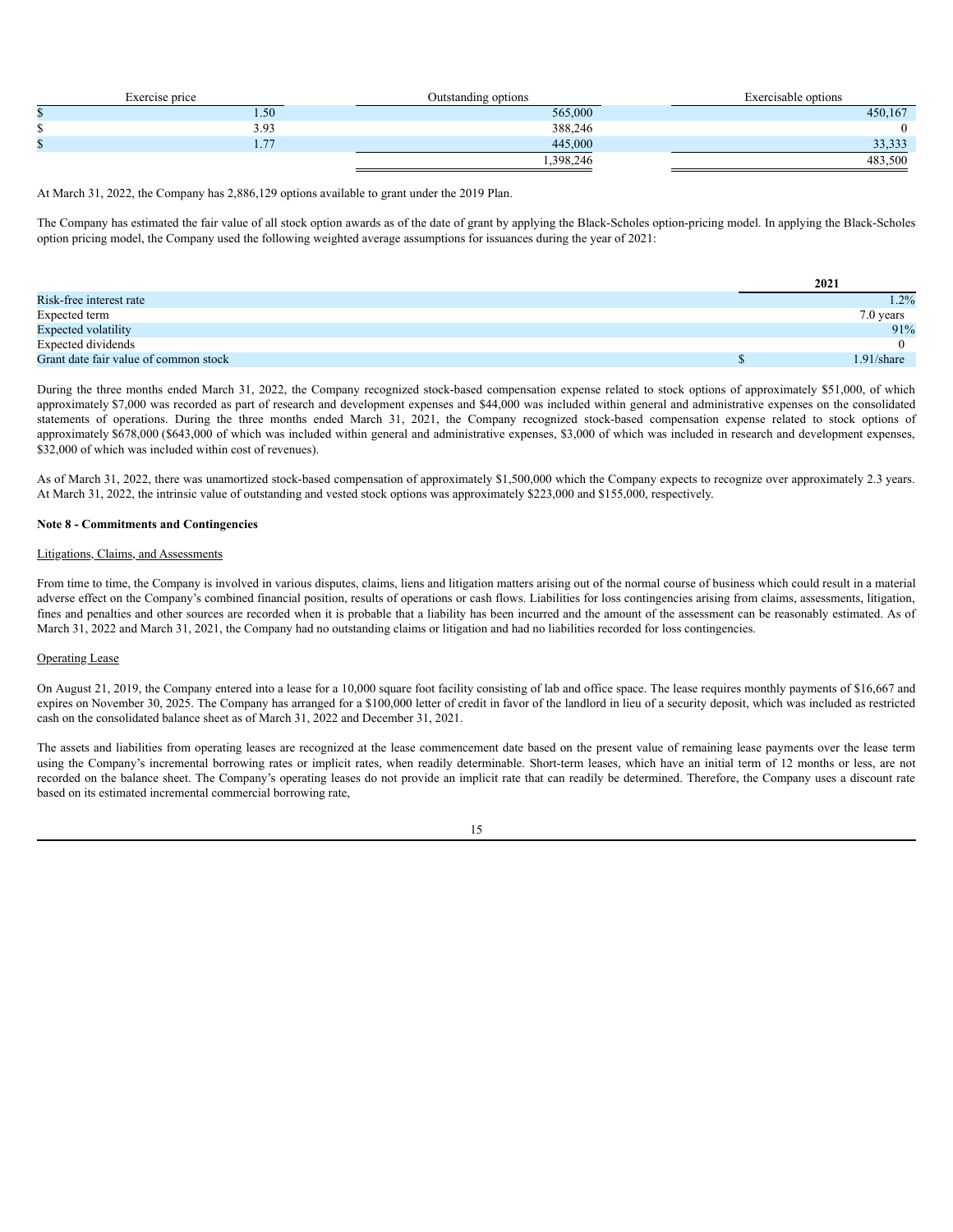The following table presents information about the amount and timing of liabilities arising from the Company's operating and finance leases as of March 31, 2022 (in thousands):

| <b>Maturity of Lease Liabilities</b>           | <b>Operating Lease Liabilities</b> |
|------------------------------------------------|------------------------------------|
| 2022                                           | 150,000                            |
| 2023                                           | 200,000                            |
| 2024                                           | 200,000                            |
| 2025                                           | 183,337                            |
| Total undiscounted operating lease payments    | 733,337                            |
| Less: Imputed interest                         | 95,533                             |
| Present value of operating lease liabilities   | 637,805                            |
| Short-term portion                             | 177,453                            |
| Long term portion                              | 460,352                            |
|                                                |                                    |
| Weighted average remaining lease term in years | 4.9                                |

Weighted average discount rate 6.50% of the state of the state of the state of the state of the state of the state of the state of the state of the state of the state of the state of the state of the state of the state of

The Company incurred lease expense for its operating lease of approximately \$50,000 for the three months ended March 31, 2022.

The minimum lease payments for the years ending December 31 are approximately as follows: \$200,000 in each of 2022 through 2024 and \$183,000 in 2025.

The Right of Use Asset at March 31, 2022 of \$654,471 is being amortized over the lease term – with \$177,453 classified as a short-term asset and \$477,018 classified as a long term asset.

## **Note 9 – Concentrations**

During the three months ended March 31, 2022, revenues were generated from two customers. At March 31, 2022, deferred costs and deferred revenues are attributable to one customer contract.

During the quarter ended March 31, 2021, substantially all revenues were generated from one customer pursuant to our contract with a governmental entity and amounted to approximately 84% of total revenues.

#### **Note 10 – Government Loans**

#### Paycheck Protection Program Loans

On May 1, 2020, the Company received loan proceeds in the amount of approximately \$211,000 under the Paycheck Protection Program ("PPP"). The PPP, established as part of the Coronavirus Aid, Relief and Economic Security Act, as amended ("CARES Act"), provides for loans to qualifying businesses for amounts up to 2.5 times of the average monthly payroll expenses of such qualifying business. The loans and accrued interest are forgivable after certain time periods further defined in the CARES Act (the "Covered Period") as long as the borrower uses the loan proceeds for eligible purposes, including payroll, benefits, rent and utilities, and maintains its payroll levels. The amount of loan forgiveness will be reduced if the borrower terminates employees or reduces salaries during the Covered Period. The outstanding balance was included in long-term loans payable at December 31, 2021. On March 6, 2021, the entire loan balance was forgiven.

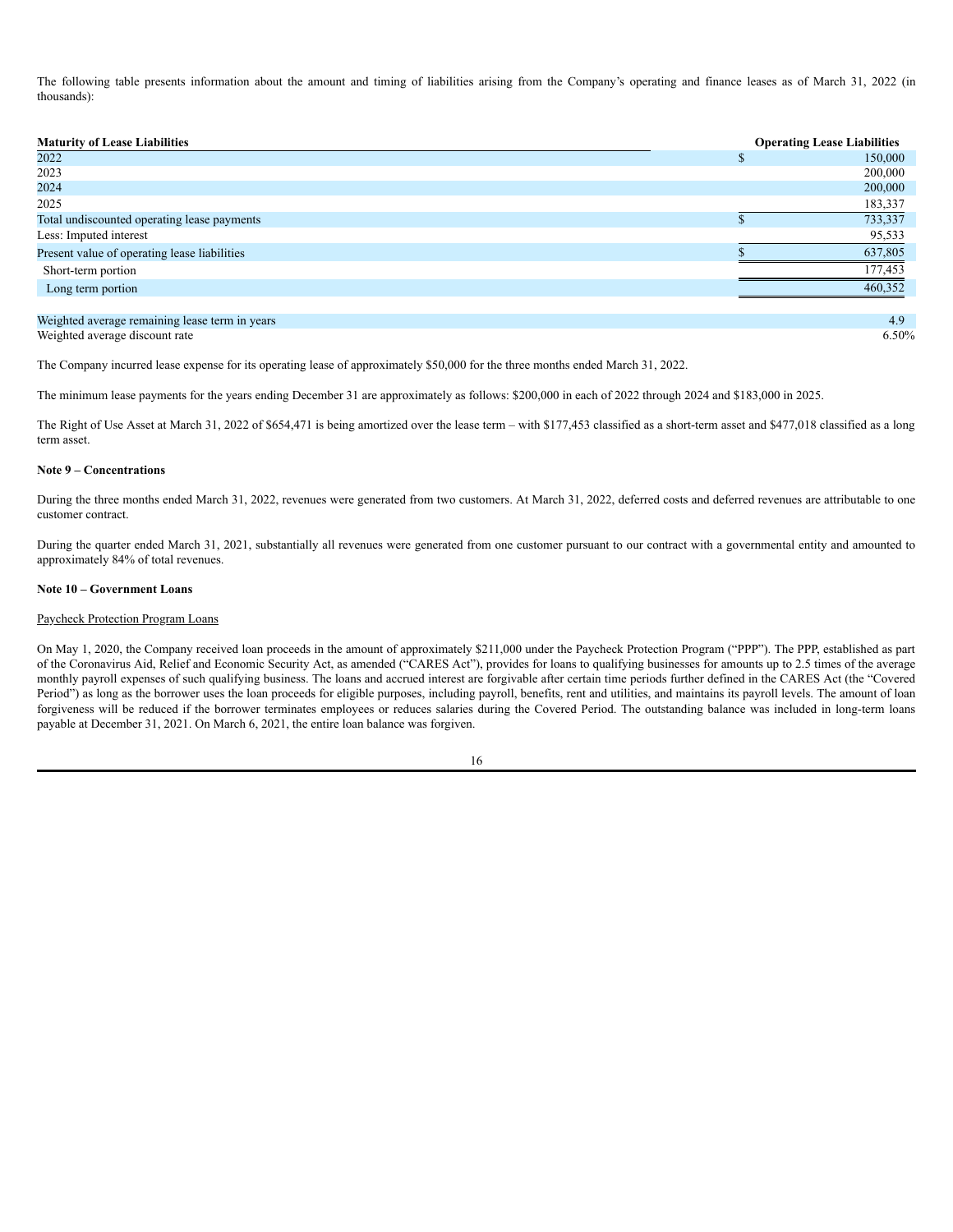On February 24, 2021, the Company received \$193,625 pursuant to a promissory note issued under the Paycheck Protection Program Part 2 ("PPP2"). Interest was to accrue at 1% per annum and the note is payable in 60 monthly installments of \$3,300 commencing May 2022; however, on November 15, 2021, the entire loan balance was forgiven.

#### Economic Injury Disaster Loan Advance

On May 1, 2020, the Company received an advance in the amount of \$10,000 from the U.S. Small Business Administration ("SBA") under the Economic Injury Disaster Loan ("EIDL") program administered by the SBA, which program was expanded pursuant to the CARES Act. Such advance amount will reduce the Company's PPP loan forgiveness amount described above. The Company received an additional \$138,900 under this program on August 30, 2020. The loan is payable in monthly payments of \$678 including interest at 3.75% payable over 30 years.

#### Tomkins County Area Development Loan

On May 27, 2020, the Company received loan proceeds in the amount of \$50,000 from the Tomkins County Area Development ("TCAD") Emergency Relief Loan Fund. The loan matures after four years and bears interest in the amount of 2.5% per annum, with one year of no interest or principal payments, followed by three years of monthly payments of principal and interest in the amount of \$1,443 per month. The loan is collateralized by certain assets of the Company. The outstanding balance is included in long term loans payable.

#### Equipment Loans

On August 20, 2020, the Company received a loan of \$100,000 from Broome County Industrial Development Agency (5 year facility, 2.5% annual interest rate, monthly payment of \$1,775); on September 1, 2020, the Company received a loan of \$100,000 from Southern Tier Region Economic Development Corporation (5 year facility, 5.0% annual interest rate, monthly payment of \$2,072) ; and on September 10, 2020, the Company received a loan of \$75,000 from TCAD (5 year facility, 2.5% annual interest rate, monthly payment of \$1,331). These loans were used to acquire equipment used in the laboratory, and are secured by the underlying assets of the Company.

#### The loans are summarized as follows:

|                                          | <b>March 31, 2022</b> |  | December 31, 2021 |  |
|------------------------------------------|-----------------------|--|-------------------|--|
|                                          |                       |  |                   |  |
| Principal outstanding                    | 404,780               |  | 423,089           |  |
| Deferred loan costs, net of amortization | (3,268)               |  | (3, 496)          |  |
| Subtotal                                 | 401,512               |  | 419,593           |  |
| Less current portion                     | (74, 739)             |  | (74, 134)         |  |
|                                          |                       |  |                   |  |
| Total long term portion                  | 326,773               |  | 345,459           |  |

Interest expense on the above debt instruments was approximately \$3,800 and \$4,400 for the three months ended March 31, 2022 and 2021, respectively.

#### **Note 11 - Subsequent Events**

The Company has evaluated events that have occurred after the balance sheet and through May 23, 2022. Based upon the evaluation, the Company did not identify any recognized or non-recognized subsequent events that would have required adjustment or disclosure in the financial statements, except as follows

On April 18, 2022, Mark Davidson was appointed as Chief Executive Officer of the Company. In connection with Mr. Davidson's appointment as Chief Executive Officer of the Company, the Company agreed to pay Mr. Davidson an annual cash compensation of \$300,000. For 2022, Mr. Davidson will be eligible for an annual target bonus of up to \$150,000 that will be prorated for nine (9) months (i.e. \$112,500) based on his achievements of performance goals to be finalized and approved by the Board of Directors within the first two months of his employment. Such annual bonus will be paid in stock compensation until such time that the Company has sufficient cash flow. His eligibility for future bonuses will be determined by the Board of Directors in accordance with the Company's future bonus plans and programs. In addition, the Company agreed to grant to Mr. Davidson an option to purchase a number of shares equivalent to 5.0% ownership of the Company on a fully-diluted basis using the treasury stock method as of March 31, 2022 (or 5.0% of 12,910,125 shares, or 650,000 shares), at the fair market value of the Company's common stock as determined by the Board on the date it approves such grant. The option will vest at the rate of 25% per year on the anniversary date from the first day of his employment starting from April 1, 2023. The option will be subject to acceleration in vesting in connection with the occurrence of a change of control event during the term of Mr. Davidson's employment.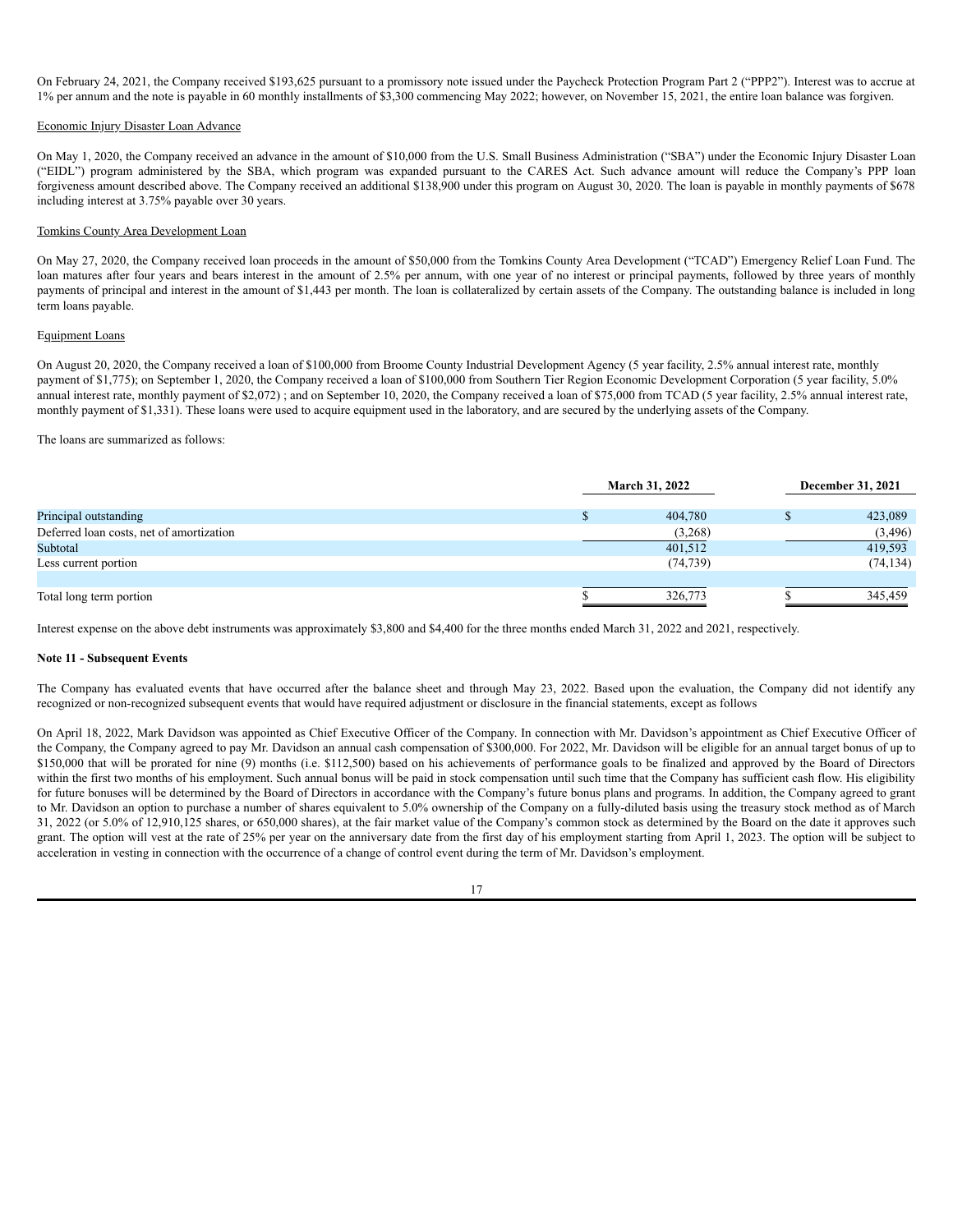#### <span id="page-17-0"></span>**Item 2. Management's Discussion and Analysis of Financial Condition and Results of Operations**

The following discussion and analysis of our financial condition and results of operations should be read together with our financial statements and the related notes and the other financial information included elsewhere in this prospectus. This discussion contains forward-looking statements that involve risks and uncertainties. Our actual results could differ materially from those anticipated in these forward-looking statements as a result of various factors, including those discussed below and elsewhere in this prospectus, particularly those under "Risk Factors." Dollars in tabular format are presented in thousands, except per share data, or otherwise indicated.

#### **OVERVIEW**

We are a semiconductor device company developing revolutionary high-voltage power switching components and systems based on proprietary Gallium Nitride (GaN) processing technology. The premium power switching device market, which is described as applications where silicon-based (Si) systems perform insufficiently, is projected to reach over \$3.5 billion by 2025 and is currently dominated by the semiconductor material silicon carbide (SiC). GaN-based systems outperform Si and SiC based systems in every way due to the superior material properties of GaN. However, GaN devices have, to-date proven difficult to process using standard semiconductor processing methods that are used to create Si and SiC based devices. We have developed a novel processing modification that allows GaN to be processed in a manner that for the first time, makes high voltage GaN power switching devices viably manufacturable. Our mission is to disrupt the rapidly growing premium power switching device market using our newly developed GaN high voltage power transistor for switching applications.

#### **RECENT DEVELOPMENTS**

On April 18, 2022, Mark Davidson was appointed as Chief Executive Officer of the Company. In connection with Mr. Davidson's appointment as Chief Executive Officer of the Company, the Company agreed to pay Mr. Davidson an annual cash compensation of \$300,000. For 2022, Mr. Davidson will be eligible for an annual target bonus of up to \$150,000 that will be prorated for nine (9) months (i.e. \$112,500) based on his achievements of performance goals to be finalized and approved by the Board of Directors within the first two months of his employment. Such annual bonus will be paid in stock compensation until such time that the Company has sufficient cash flow. His eligibility for future bonuses will be determined by the Board of Directors in accordance with the Company's future bonus plans and programs. In addition, the Company agreed to grant to Mr. Davidson an option to purchase a number of shares equivalent to 5.0% ownership of the Company on a fully-diluted basis using the treasury stock method as of March 31, 2022 (or 5.0% of 12,910,125 shares, or 650,000 shares), at the fair market value of the Company's common stock as determined by the Board on the date it approves such grant. The option will vest at the rate of 25% per year on the anniversary date from the first day of his employment starting from April 1, 2023. The option will be subject to acceleration in vesting in connection with the occurrence of a change of control event during the term of Mr. Davidson's employment.

## **COMPONENTS OF OUR RESULTS OF OPERATIONS**

#### **Revenues**

Our revenues are derived from contracts with customers that require us to design, develop, manufacture, test and integrate complex equipment and to provide engineering and technical services according to customer specifications. These contracts are often priced on a time and material type basis. Revenues on time and material type contracts are generally recognized in each period based on the amount billable to the customer which is based on direct labor hours expended multiplied by the contractual fixed rate per hour, plus the actual costs of materials and other direct non-labor costs. We bill customers based upon contractual terms, and accordingly, we have deferred revenues and contract assets depending upon whether we can bill in advance of earnings or in arrears, respectively.

## **Cost of Revenues**

Cost of revenues consist of material, labor, a portion of occupancy expenses, and other expenses directly related to our revenue contracts.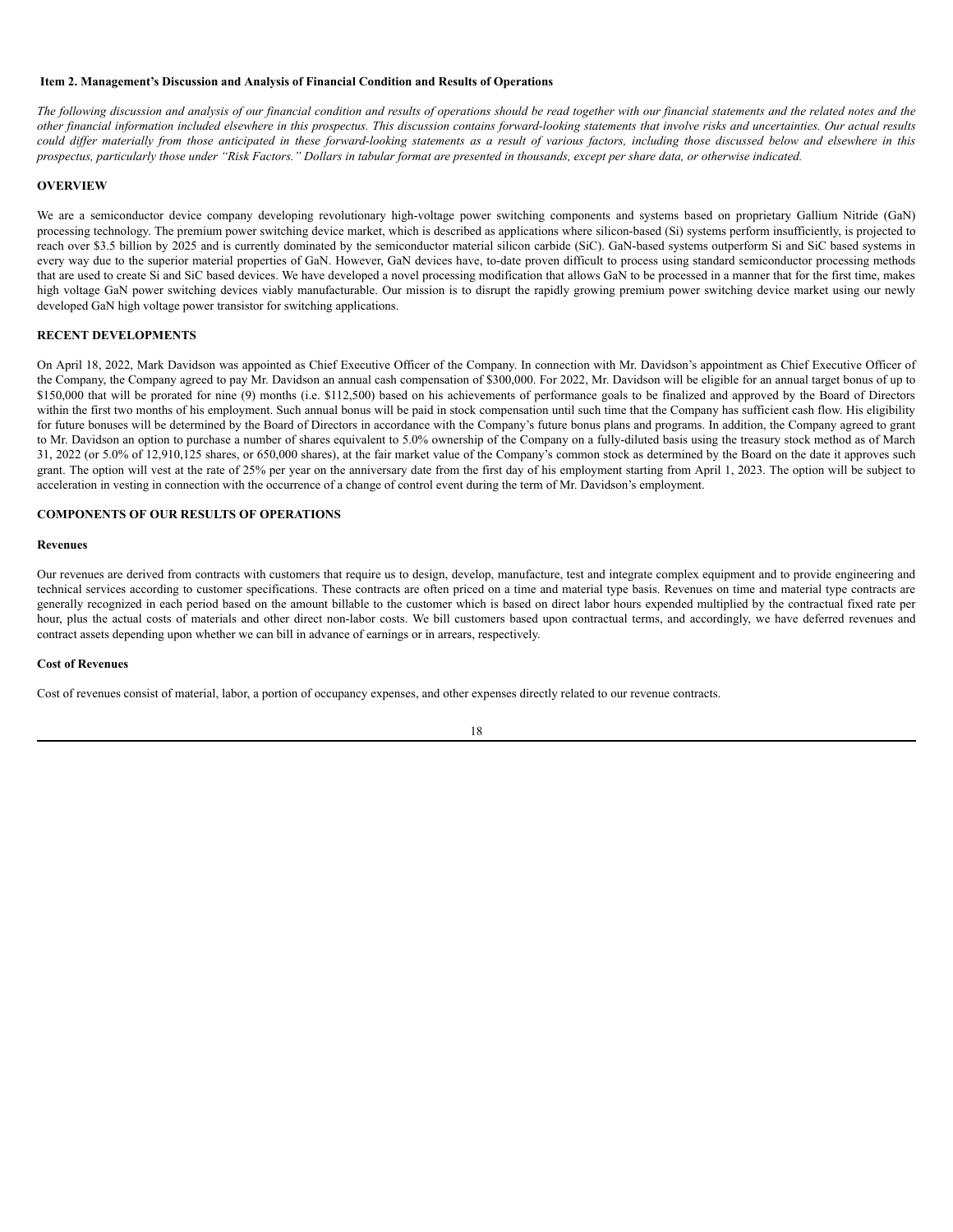#### **Research and Development**

Research and development includes expenses, primarily material, labor, a portion of occupancy expenses, and other expenses incurred in connection with the research and development of certain exploratory projects. Research and development expenses are expensed as they are incurred.

#### **Selling, General, and Administrative**

Selling, general, and administrative expenses consist of salaries, payroll taxes and other benefits, legal and professional fees, stock-based compensation, rent and office expenses, marketing and travel and other costs associated with our operation.

## **Other Income**

Other income consists primarily of interest income on cash balances, and other miscellaneous items. In the first quarter of 2021, this category also includes the forgiveness of the PPP loan.

## **RESULTS OF OPERATIONS**

#### *Three Months Ended March 31, 2022 Compared with Three Months Ended March 31, 2021*

#### **Overview**

The following table presents certain information from the condensed consolidated statements of operations:

|                                          | 2022                   | 2021                     |
|------------------------------------------|------------------------|--------------------------|
| <b>Revenues</b>                          | $\mathbb{S}$<br>29,938 | 230,969<br><sup>\$</sup> |
|                                          |                        |                          |
| <b>Cost of Revenues</b>                  | 30,999                 | 382,853                  |
| <b>Gross Loss</b>                        | (1,061)                | (151, 884)               |
|                                          |                        |                          |
| <b>Operating Expenses:</b>               |                        |                          |
| Research and development                 | 369,184                | 153,037                  |
| Selling, general, and administrative     | 757,927                | 796,474                  |
| <b>Total Operating Expenses</b>          | 1,127,111              | 949,511                  |
| Loss From Operations                     | (1,128,172)            | (1, 101, 395)            |
| <b>Other Income:</b>                     |                        |                          |
| Forgiveness of PPP loan and other income | 2,013                  | 210,680                  |
| Interest expense                         | (3,816)                | (4, 396)                 |
| <b>Net Loss</b>                          | (1,129,975)<br>ъ.      | (895,111)                |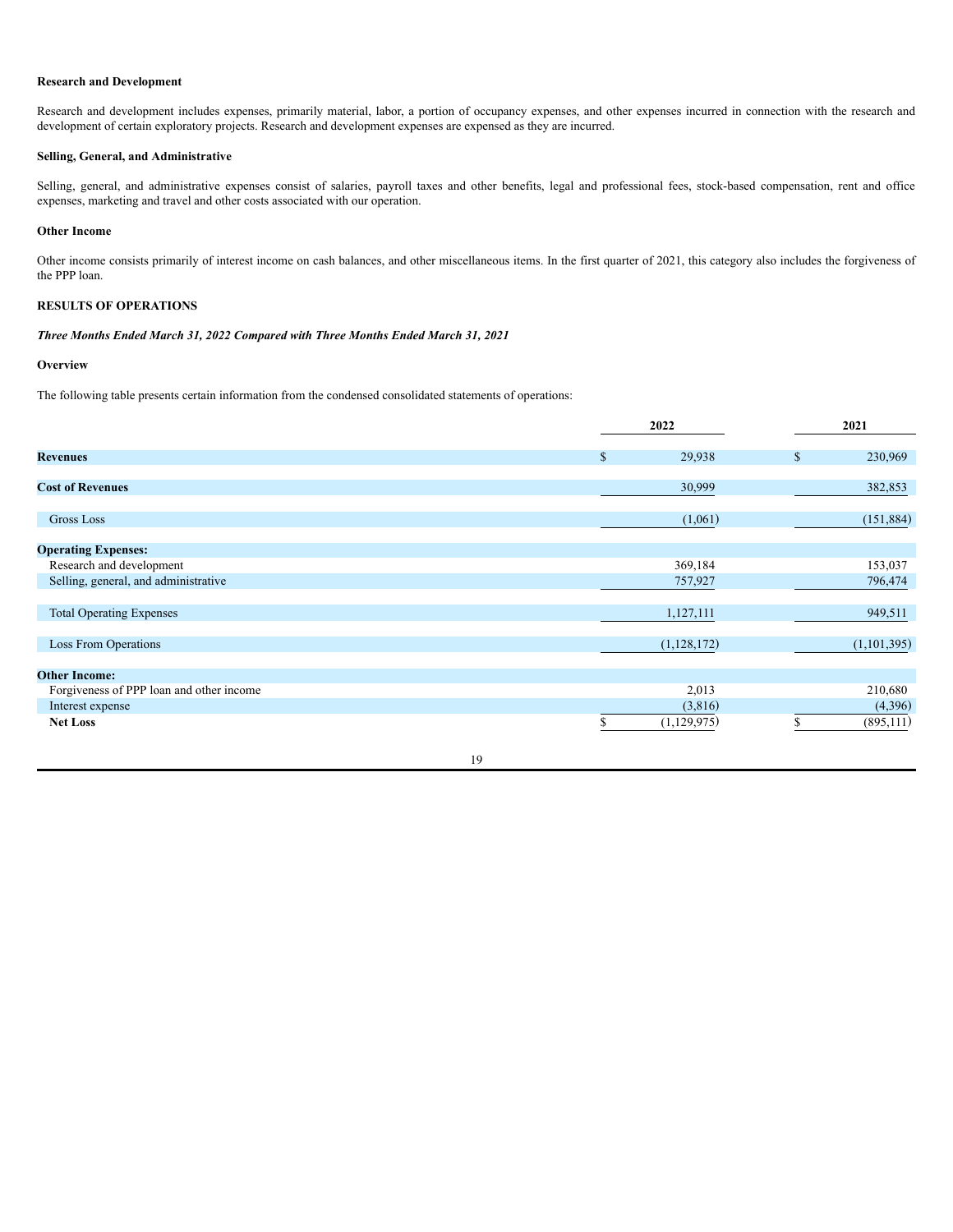#### **Revenues**

Revenues for the three months ended March 31, 2022 and 2021 were approximately \$30,000 and \$231,000, respectively, which represented a decrease of \$201,000, or 87%. We have two commercial customers as of March 31, 2022. For the quarter ended March 31, 2021, we recognized revenue under one of our completed government contracts, which amounted to \$225,000. The timing of revenue recognition is driven by the completion of specified deliverables and the billing of time and materials over periods of time. Accordingly, the recognition of revenue for these contracts will vary from time to time.

#### **Cost of Revenues**

Cost of revenues for the three months ended March 31, 2022 and 2021 were approximately \$31,000 and \$383,000, respectively, which represented a decrease of \$352,000, or 92%. The decrease was attributable to labor costs being re-directed to research and development projects, as compared to the completion of the government grant assignment in the quarter ended March 31,2021. We have operated at a gross loss for the past year as our revenues are not yet significant to cover our fixed costs of the facility.

#### **Research and Development**

Research and development expenses for the three months ended March 31, 2022 and 2021 were approximately \$369,000 and \$153,000, respectively, which represented an increase of \$216,000, or 141%. The increase was primarily attributable to utilization of the facility employees, equipment usage costs and general lab supplies on research and development projects vs. customer assignments.

#### **General and Administrative**

Selling, general, and administrative expenses for the three months ended March 31, 2022 and 2021 were approximately \$758,000 and \$796,000, respectively, which represented a decrease of \$39,000, or 5%. The decrease was primarily attributable to a decrease in stock-based compensation of \$628,000 primarily resulting from the performance criteria of certain stock options to our Chief Executive Officer having been met in the first quarter of 2021, offset in part by an increase of legal and professional fees of approximately \$300,000.

## **Other Income**

Interest income in the three months ended March 31, 2022 and 2021 was insignificant. Other income for the three months ended March 31, 2021 represents the forgiveness of our PPP loan.

#### **Net Loss**

Net loss for the three months ended March 31, 2022 and 2021 was approximately \$(1,130,000) and \$(895,000), respectively, which represented a decrease of \$(235,000), or 26%. The decrease was primarily attributable to the decrease in loss from operation of approximately \$27,000 and the decrease in other income of \$235,000, principally driven by the forgiveness of PPP loan in 2021.

## **LIQUIDITY AND CAPITAL RESOURCES**

## **Liquidity**

We measure our liquidity in a number of ways, including the following:

|                 | <b>March 31, 2021</b> |
|-----------------|-----------------------|
| Cash            | .677,093              |
| Working Capital | 1,411,261             |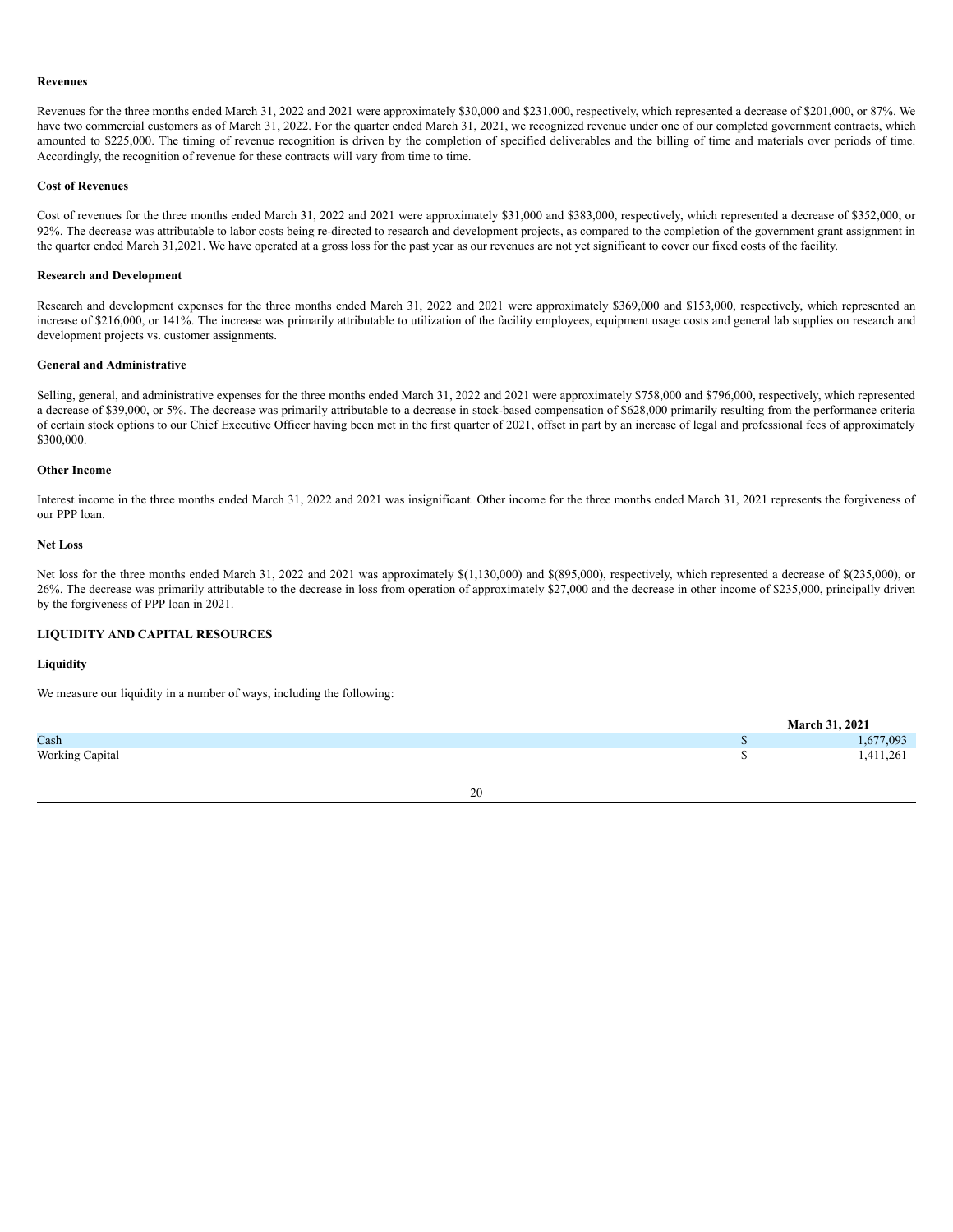As of March 31, 2022, we had cash and working capital of \$1,677,093 and \$1,411,261, respectively. We received the proceeds of the private placement of our securities and PPP loans in 2021. We expect our current cash on hand to be insufficient to meet our operating and capital requirements for the next twelve months from the date of this filing. This raises substantial doubt about our ability to continue as a going concern. The Company has engaged with an investment bank to assist with the fund raise; however, there can no assurance that a financing can be completed on terms acceptable to the Company. The Company has also taken preliminary steps to file a registration statement on Form S-1 with the SEC for a proposed public offering and a listing application with Nasdaq, but there is no assurance that the offering and the listing application will be successful. In addition, the Company is also exploring the possibility of a small bridge loan to cover operating cash needs for several quarters or more and to provide some flexibility to the timing of a more permanent fund raising effort. Our operating needs include the planned costs to operate our business, including amounts required to fund working capital and capital expenditures as well as research and development. Our future capital requirements and the adequacy of our available funds will depend on many factors, including our ability to successfully commercialize our products and services, competing technological and market developments, and the need to enter into collaborations with other companies or acquire other companies or technologies to enhance or complement our product and service offerings. If we are unable to secure additional capital, we may be required to curtail our research and development initiatives and take additional measures to reduce costs in order to conserve our cash.

#### **Our sources and uses of cash were as follows:**

Net cash (used in) provided by operating activities for the three months ended March 31, 2022 and 2021 was approximately \$(867,000) and \$(201,000), respectively. Net cash used in operating activities for the three months ended March 31, 2022 includes cash used to fund a net loss of approximately \$1,130,000, reduced by approximately \$94,000 of non-cash income/expenses, partially offset by \$169,000 of net cash provided by changes in the levels of operating assets and liabilities. Net cash provided by operating activities for the three months ended March 31, 2021 included cash used to fund a net loss of approximately \$895,000, reduced by \$509,000 of non-cash expenses, partially offset by \$185,000 of net cash used in changes in the levels of operating assets and liabilities.

Net cash used in investing activities for the three months ended March 31, 2022 and 2021 was approximately \$139,000 and \$21,000, respectively, primarily attributable to the purchase property and equipment, and leasehold improvements in the laboratory.

Net cash provided by (used in) financing activities for the three months ended March 31, 2022 and 2021 was approximately \$(18,000) and \$4,856,000 respectively. we have not received any external financing in 2022. Net provided by financing activities for the three months ended March 31, 2021 was primarily attributable to expenditures to the private placement of our common stock which yielded approximately \$4.6 million in net proceeds, and the proceeds from the PPP2 loan and proceeds from the exercise of stock options.

#### **OFF-BALANCE SHEET ARRANGEMENTS**

We do not have any off-balance sheet arrangements (as that term is defined in Item 303 of Regulation S-K) that are reasonably likely to have a current or future material effect on our financial condition, revenue or expenses, results of operations, liquidity, capital expenditures or capital resources.

#### **CRITICAL ACCOUNTING POLICIES**

Our critical accounting policies are included in Note 2 of our financial statements included elsewhere in this report.

#### **RECENTLY ISSUED ACCOUNTING STANDARDS**

Our recently issued accounting standards are included in Note 2 of our financial statements included elsewhere in this report.

#### <span id="page-20-0"></span>*Item 3. Quantitative and Qualitative Disclosures About Market Risk*

We are a smaller reporting company and are not required to provide the information under this item pursuant to Regulation S-K.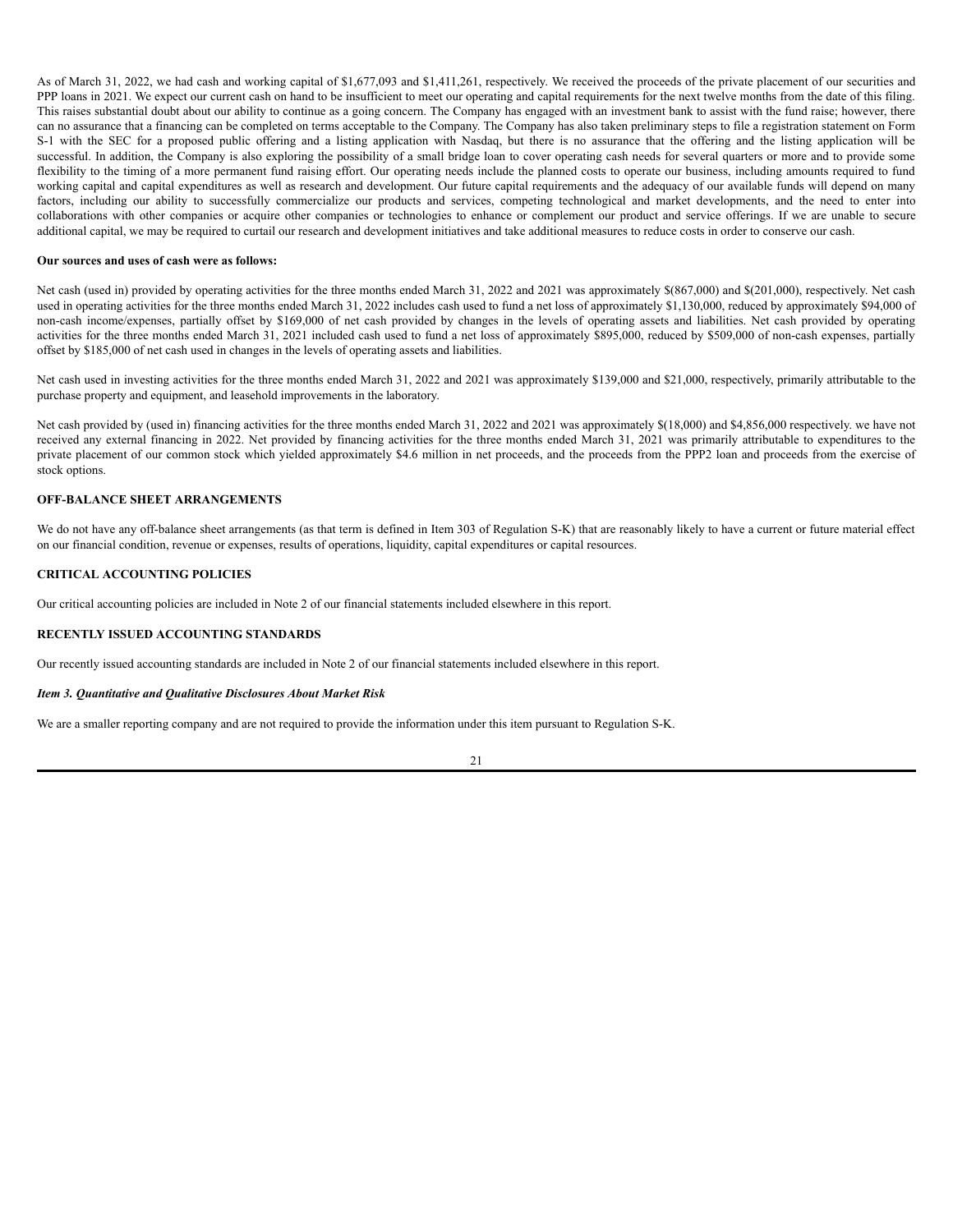#### <span id="page-21-0"></span>*Item 4. Controls and Procedures.*

## **Evaluation of Disclosure Controls and Procedures**

We maintain disclosure controls and procedures (as defined in Rules 13a-15(e) and 15d-15(e) of the Securities Exchange Act of 1934, as amended (the "Exchange Act")) that are designed to be effective in providing reasonable assurance that information required to be disclosed in our reports under the Exchange Act is recorded, processed, summarized and reported within the time periods specified in the rules and forms of the SEC, and that such information is accumulated and communicated to our management to allow timely decisions regarding required disclosure.

In designing and evaluating disclosure controls and procedures, management recognizes that any controls and procedures, no matter how well designed and operated, can provide only reasonable, not absolute assurance of achieving the desired objectives. Also, the design of a control system must reflect the fact that there are resource constraints and the benefits of controls must be considered relative to their costs. Because of the inherent limitations in all control systems, no evaluation of controls can provide absolute assurance that all control issues and instances of fraud, if any, have been detected. These inherent limitations include the realities that judgments in decision-making can be faulty and that breakdowns can occur because of simple error or mistake. The design of any system of controls is based, in part, upon certain assumptions about the likelihood of future events and there can be no assurance that any design will succeed in achieving its stated goals under all potential future conditions. As of the end of the period covered by this report, we carried out an evaluation, under the supervision and with the participation of management, of the effectiveness of the design and operation of our disclosure controls and procedures. Based upon that evaluation, management concluded that our disclosure controls and procedures were not effective as of March 31, 2022 to cause the information required to be disclosed by us in reports that we file or submit under the Exchange Act is recorded, processed, summarized and reported within the time periods prescribed by SEC, and that such information is accumulated and communicated to management, including our chief executive officer and principal financial officer, as appropriate, to allow timely decisions regarding required disclosure.

#### **Changes in Internal Controls over Financial Reporting**

As of the end of the period covered by this report, there have been no changes in the internal controls over financial reporting that materially affected, or are reasonably likely to materially affect, our internal control over financial reporting subsequent to the date of management's last evaluation despite the fact that virtually all of our employees are working remotely due to the COVID-19 pandemic. We are continually monitoring and assessing the COVID-19 situation on our internal controls over financial reporting to minimize any related impact on their effectiveness.

## **PART II – OTHER INFORMATION**

#### <span id="page-21-2"></span><span id="page-21-1"></span>*Item 1. Legal Proceedings*

None.

<span id="page-21-3"></span>*Item 1A. Risk Factors*

As a smaller reporting company, we are not required to provide the information required by this item.

#### <span id="page-21-4"></span>*Item 2. Unregistered Sales of Equity Securities and Use of Proceeds*

None.

#### <span id="page-21-5"></span>*Item 3. Defaults upon Senior Securities*

None.

## <span id="page-21-6"></span>*Item 4. Mine Safety Disclosures*

Not applicable.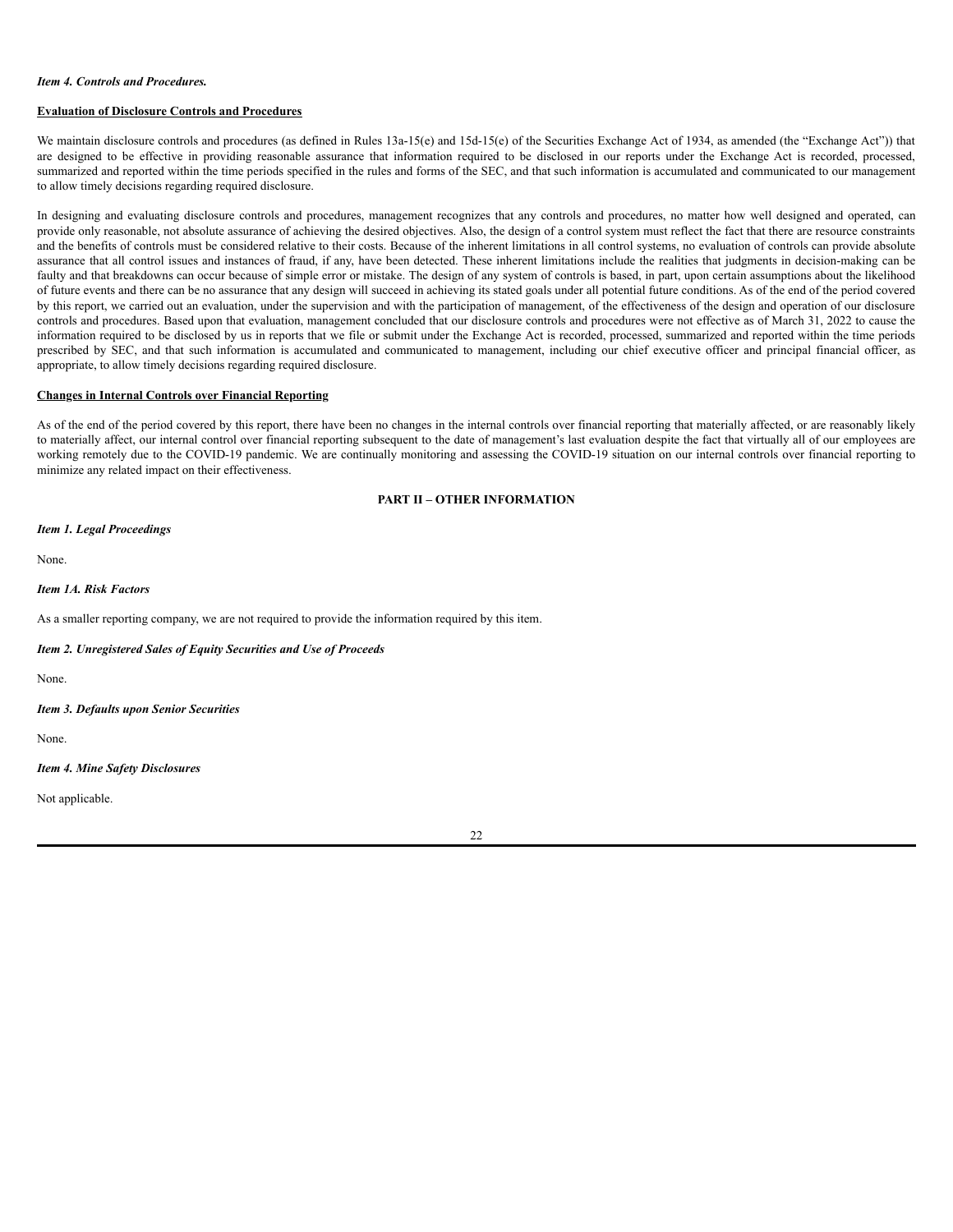## <span id="page-22-0"></span>*Item 5. Other Information*

None.

## <span id="page-22-1"></span>*Item 6. Exhibits*

The following exhibits are included and filed with this report.

| <b>Exhibit</b> | <b>Exhibit Description</b>                                                                                                                               |
|----------------|----------------------------------------------------------------------------------------------------------------------------------------------------------|
| 3.1            | Certificate of Incorporation of Odyssey Semiconductor Technologies, Inc. (Incorporated by reference to Exhibit 3.1 to Registration Statement on Form S-1 |
|                | filed on November 15, 2019, File No. 333-234741)                                                                                                         |
| 3.2            | Bylaws of Odyssey Semiconductor Technologies, Inc. (Incorporated by reference to Exhibit 3.2 to Registration Statement on Form S-1 filed on November     |
|                | 15, 2019, File No. 333-234741)                                                                                                                           |
| 10.1           | Offer Letter to Mark Davidson, dated April 7, 2022, by Odyssey Semiconductor Technologies, Inc. (Filed herewith)                                         |
| 31.1           | Rule 13a-14(a)/15d-14(a) Certification of Principal Executive Officer and Principal Financial and Accounting Officer                                     |
| 32.1           | Section 1350 Certification of Principal Executive Officer and Principal Financial and Accounting Officer *                                               |
| 101            | Interactive Data Files                                                                                                                                   |
| 101.INS        | <b>XBRL</b> Instance Document                                                                                                                            |
| 101.SCH        | <b>XBRL Taxonomy Extension Schema Document</b>                                                                                                           |
| $101$ .CAL     | XBRL Taxonomy Extension Calculation Linkbase Document                                                                                                    |
| 101.LAB        | XBRL Taxonomy Extension Label Linkbase Document                                                                                                          |
| 101.PRE        | XBRL Taxonomy Extension Presentation Linkbase Document                                                                                                   |
| 101.DEF        | XBRL Taxonomy Extension Definition Linkbase Definition                                                                                                   |

\* Furnished and not filed.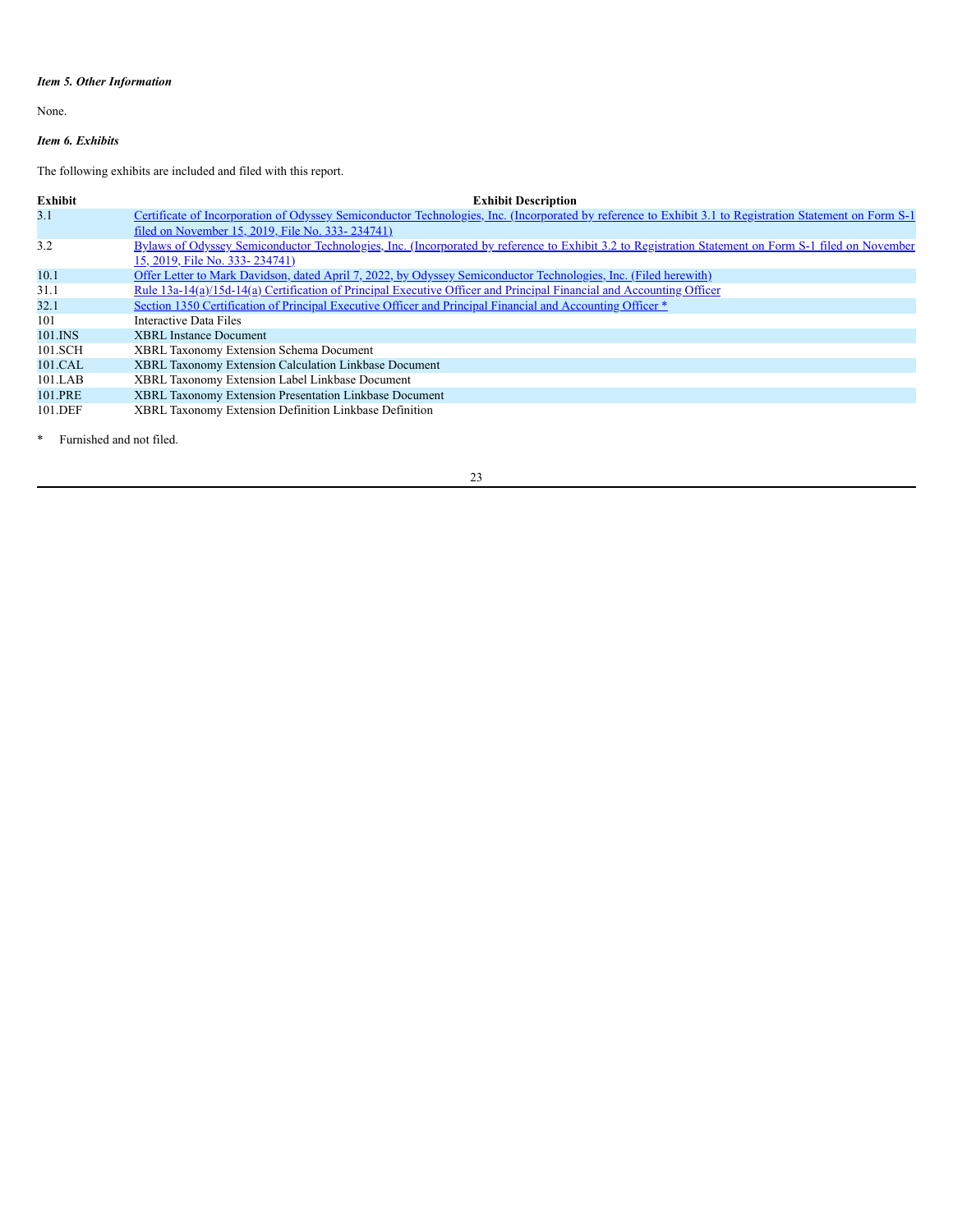## **SIGNATURES**

<span id="page-23-0"></span>Pursuant to the requirements of the Securities and Exchange Act of 1934, the Registrant has duly caused this Report to be signed on its behalf by the undersigned, thereunto duly authorized on May 23, 2022.

## **Odyssey Semiconductor Technologies, Inc.**

By: /s/ Mark Davidson Mark Davidson

Chief Executive Officer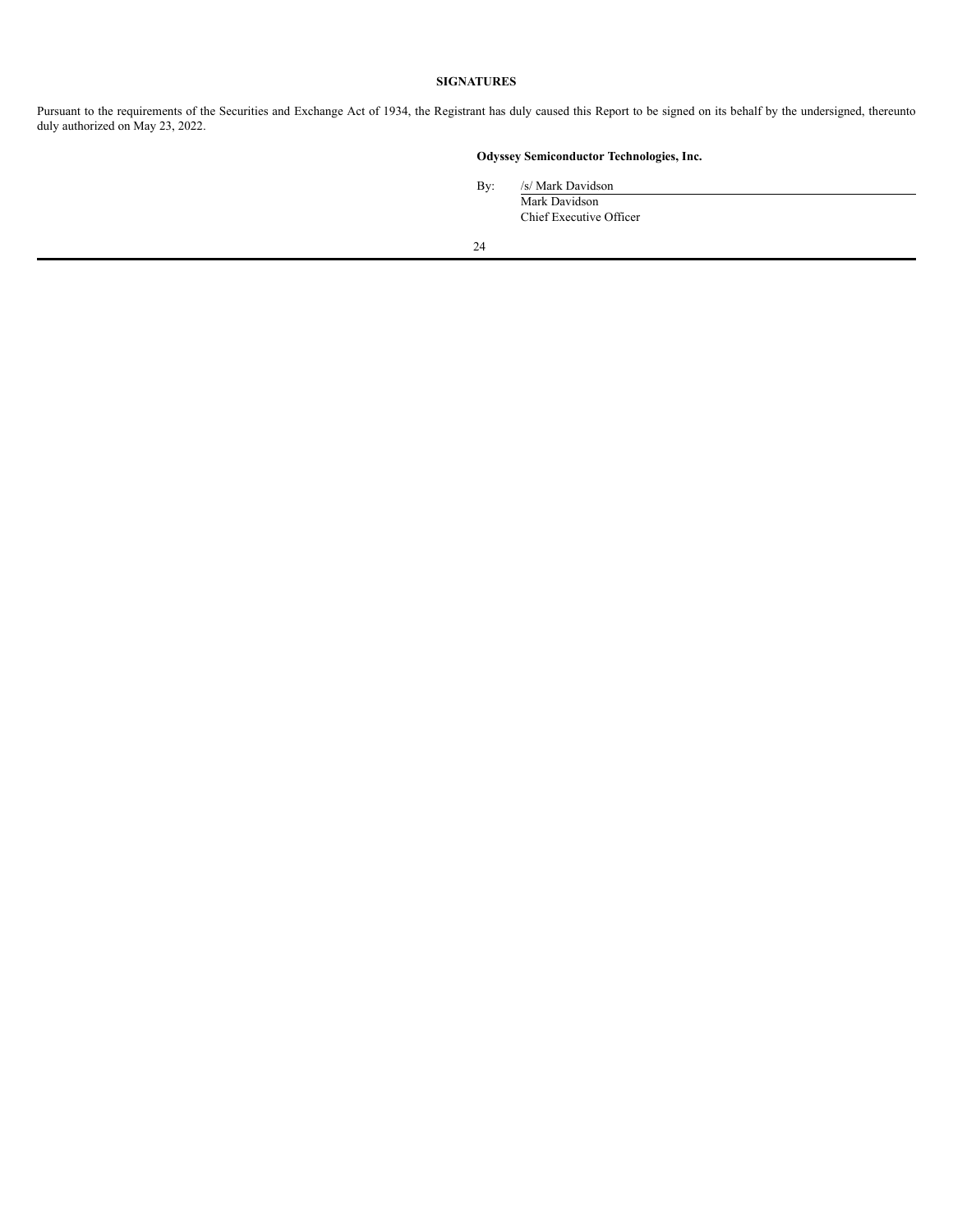## **EXHIBIT 10.1**



April 7, 2022

Via Electronic Mail Mark Davidson 2156 Ferncroft Ln Chester Springs, PA 19425 mark.davidson@comcast.net

Re: Odyssey Offer for Employment Dear Mark,

On behalf of the Board of Directors (the "**Board**") of Odyssey Semiconductor Technologies Inc., a Delaware corporation (the "**Company**"), I am pleased to offer you employment as Chief Executive Officer of the Company. The terms of our offer to you are as follows:

1. **Position**. Beginning on April 18, 2022, you will commence full-time employment as the Chief Executive Officer of the Company, working out of the Company's office in Ithaca, New York and your home office. You are also expected to travel on behalf of the Company when such travel is useful or required. For the initial six (6) months of your employment, we will expect that you work approximately 50% of your time at the Company's office in Ithaca to ensure that you are connected to the Company's employees. The company will reimburse you for reasonable travel expense, hotel and meals when you travel to Ithaca. As Chief Executive Officer, you will report directly to the Company's Board of Directors (the "**Board**"), and will have responsibility for the Company's overall operations and strategic direction, as well as other tasks assigned to you by the Board. You agree that you will not engage in any other employment, occupation, consulting or other business activity directly related to the business in which the Company is now involved or becomes involved during the term of your employment nor will you engage in any other activities that conflict with your obligations to the Company. The Company will recommend that you be elected to the Board as soon as practicable following your commencement of employment, and will recommend that you continue to serve on the Board so long as you remain Chief Executive Officer of the Company.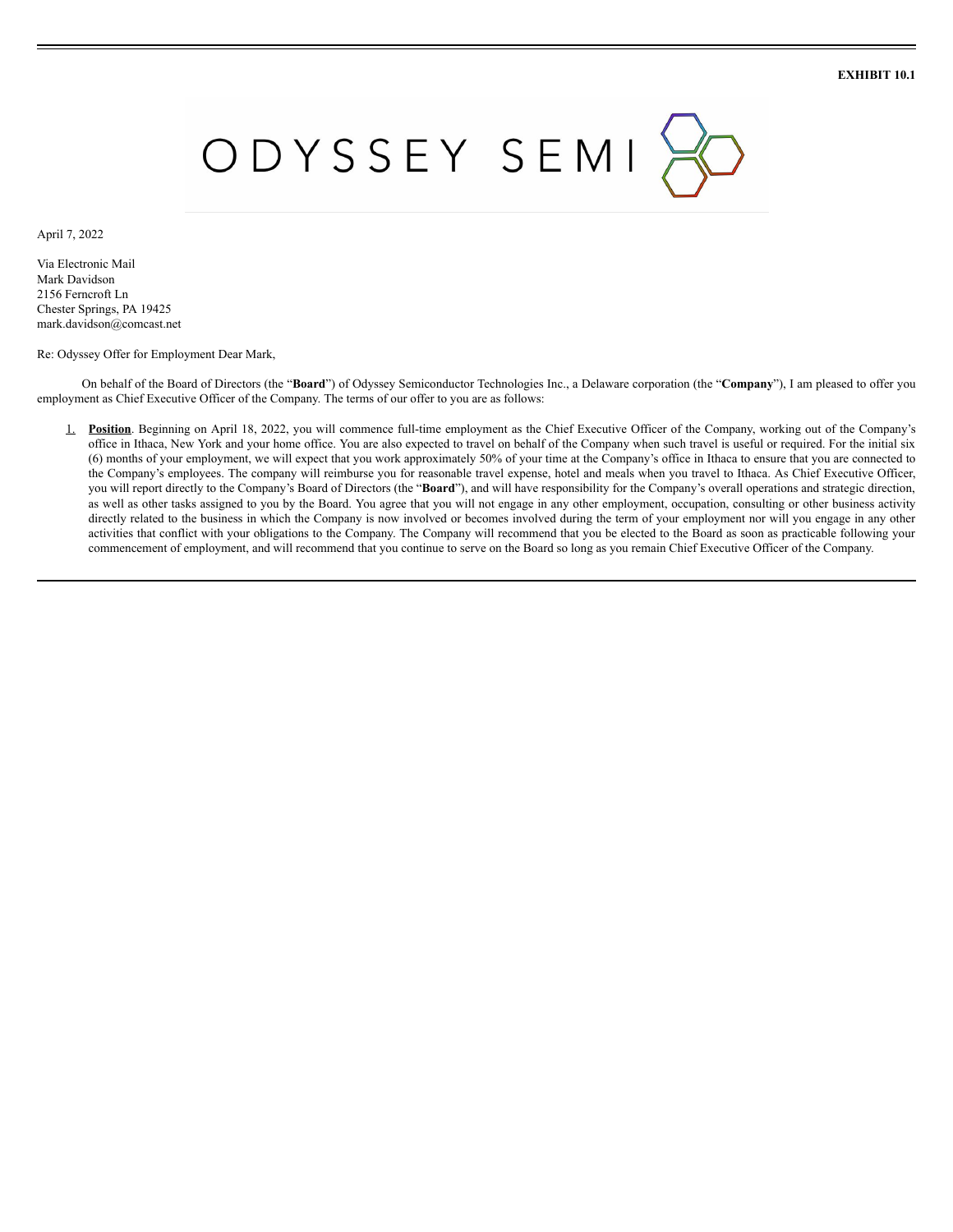## 2. **Compensation**.

*Base Salary*. As a full-time, regular, exempt employee, you will receive a salary of \$300,000 annually ("Base Salary"), paid in accordance with the Company's regular payroll practices and subject to applicable withholdings. The Company reserves the right to change your compensation, hours, duties, and benefits as it deems necessary.

*Bonus*. For 2022, as a full-time, regular, exempt employee you will be eligible for an annual target bonus of up to \$150,000 (i.e., 50% of the Base Salary) that will be prorated for nine (9) months which would be \$112,500 based on your achievements of your 2022 CEO performance goals to be finalized and approved by the Board of Directors. We will provide you with suggestions for your CEO performance goals in the first two months of your employment. The annual bonus will be paid in stock compensation until such time that the Company has sufficient cash flow to fund a bonus pool from the Company's operations. Your bonus eligibility for years beyond 2022 will be determined by the Board in accordance with the Company's future bonus plans and programs. You must be employed on the final date of your annual performance period to receive your bonus. In addition, bonuses paid in stock generally have a quarterly forward vest component over 1 year.

- 3. **Benefits.** You will be eligible to participate in Company's employee benefit plans of general application as they may exist from time to time. You will receive such other benefits, including paid time off and holidays, as Company generally provides to its employees. The Company reserves the right to change or otherwise modify, in its sole discretion, the benefits offered to employees to conform to the Company's general policies as they may be changed from time to time.
- 4. **Options**. The Company will recommend to the Board that you be granted an option under the Company's Equity Incentive Plan (the "**Plan**") to purchase up to a tobe-determined amount of shares of Common Stock of the Company, at the fair market value of the Company's common stock, as determined by the Board on the date it approves such grant (the "**Option**"). Your total option grant will be equivalent to 5.0% ownership of the Company on a fully-diluted basis using the treasury stock method as of March 31, 2022 (or 5.0% of 12,910,125 shares, or 650,000 shares). The Option will vest at the rate of 25% per year on the anniversary date from your first day of employment in four 1 year cliffs. As an example, your first Option vest of 25% occurs on April 1, 2023. You will also be eligible for refresh grants in subsequent years starting in May 2023.

While your employment with the Company will be at-will, as further described below, it is agreed that the Option will be subject to acceleration in vesting as follows: if (i) a "Change of Control" (as will be defined in the Company's Change of Control Agreement and separation agreement) occurs during the term of your employment with the Company, **and** (ii) within twelve (12) months following such Change of Control, you are Involuntarily Terminated (as defined below), then conditioned on your (a) signing and not revoking a release of claims in a form prescribed by the Company, (b) resigning from the Board (if applicable) on the date that your employment terminates, and (c) returning to the Company all of its property and confidential information that is in your possession and/or control then: (i) if the Change of Control event occurs within the first (1st) year of employment then 50% of the then unvested shares subject to the Option will immediately vest; (ii) if the Change of Control occurs after your first year of employment then 100% of your then unvested option will immediately vest. Your accelerated vesting will be subject to a standard "double trigger" process to be defined in your Change of Control Agreement.

 $\mathfrak{Z}$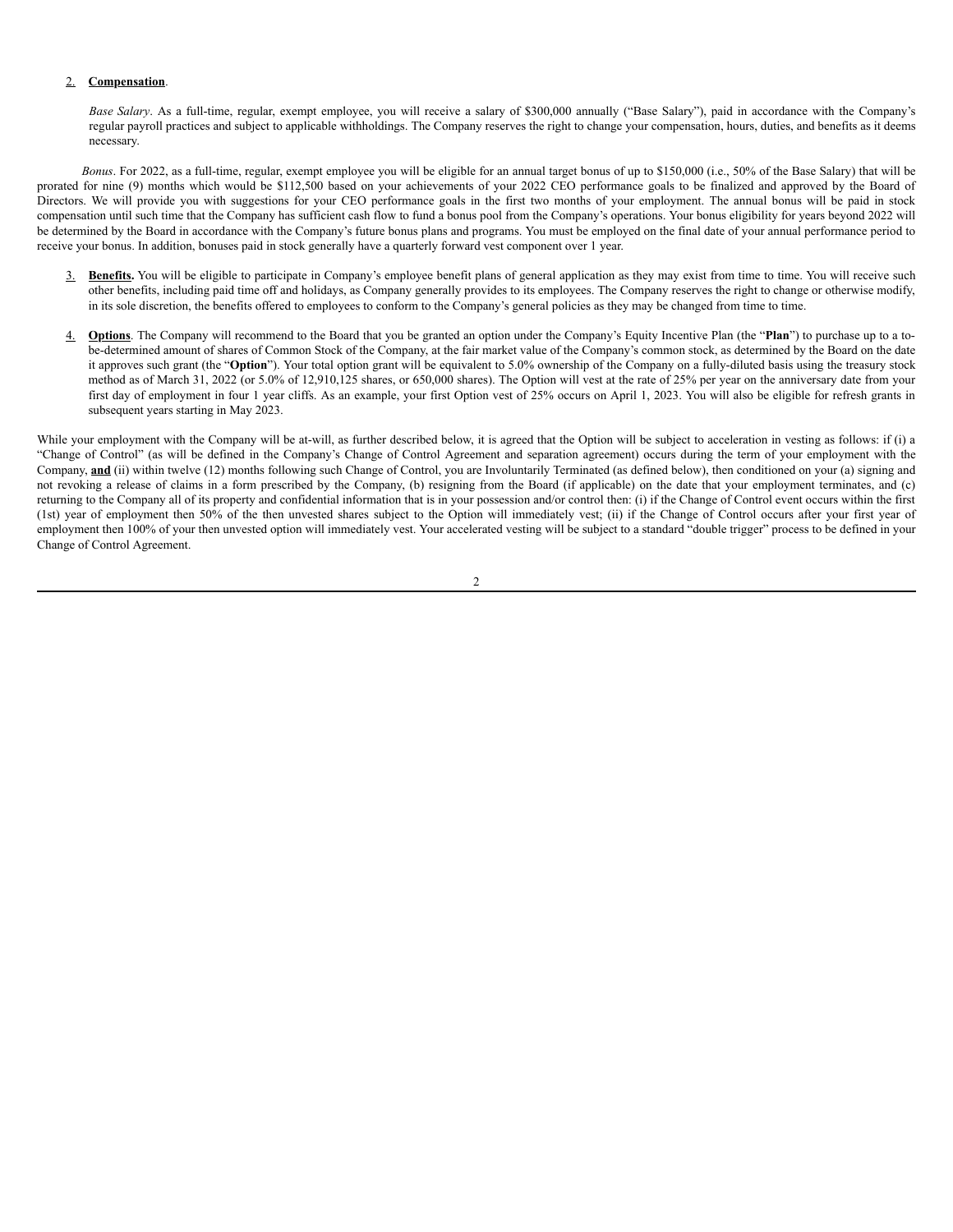For this purpose, "**Involuntarily Terminated**" means your involuntary discharge by the Company for reasons other than "Cause" (as defined below) or your resignation for "Good Reason" as defined below. For this purpose, "**Cause**" means (1) your unauthorized use or disclosure of the Company's confidential information or trade secrets, which use or disclosure causes material harm to the Company, (2) your material breach of any agreement between you and the Company, (3) your material failure to comply with the Company's written policies or rules, (4) your commission of an act of fraud or misappropriation of property belonging to the Company or its affiliates, or your conviction of, or your plea of "guilty" or "no contest" to, a felony under the laws of the United States or any State, (5) your gross negligence or willful misconduct in connection with the performance of your duties, (6) your continuing failure to perform assigned duties after receiving written notification of the failure from the Company's Board of Directors, (7) your bringing and/or use of confidential or proprietary material from any former employer, or (8) your failure to cooperate in good faith with a governmental or internal investigation of the Company or its directors, officers or employees, if the Company has requested your cooperation.

Involuntary Termination. "Involuntary Termination" shall mean:

(i) without Executive's express written consent, a material reduction in Executive's title, authority, duties or responsibilities relative to Executive's title, authority, duties or responsibilities in effect immediately prior to the Change of Control or a material reduction in the title, authority, duties, or responsibilities of the supervisor to whom the service provider is required to report relative to the supervisor's title, authority, duties or responsibilities in effect immediately prior to the Change of Control;

(ii) without Executive's express written consent, a reduction by the Company of Executive's base compensation of more than ten percent (10%) as in effect immediately prior to the Change of Control, unless such reduction in base compensation is part of a general reduction in compensation applicable to senior executives of the Company;

(iii) without Executive's express written consent, the relocation of Executive's principal place of employment to a facility or a location more than fifty (50) miles from its location immediately prior to the Change of Control;

(iv) any termination of Executive by the Company which is not effected for Cause; or

(v) the failure of the Company to obtain the assumption of this Agreement or any other agreement between the Company and Executive by any successors.

A termination shall not be considered an "Involuntary Termination" unless Executive provides notice to the Company of the existence of the condition described in subsections (i), (ii),

(iii) or (v) above within ninety (90) days of the initial existence of such condition, the Company fails to remedy the condition within thirty (30) days following the receipt of such notice, **and Executive terminates employment** within one-hundred eighty (180) days **following the initial existence** of such condition (Executive terminates for "Good Reason"). A termination due to death or disability shall not be considered an Involuntary Termination.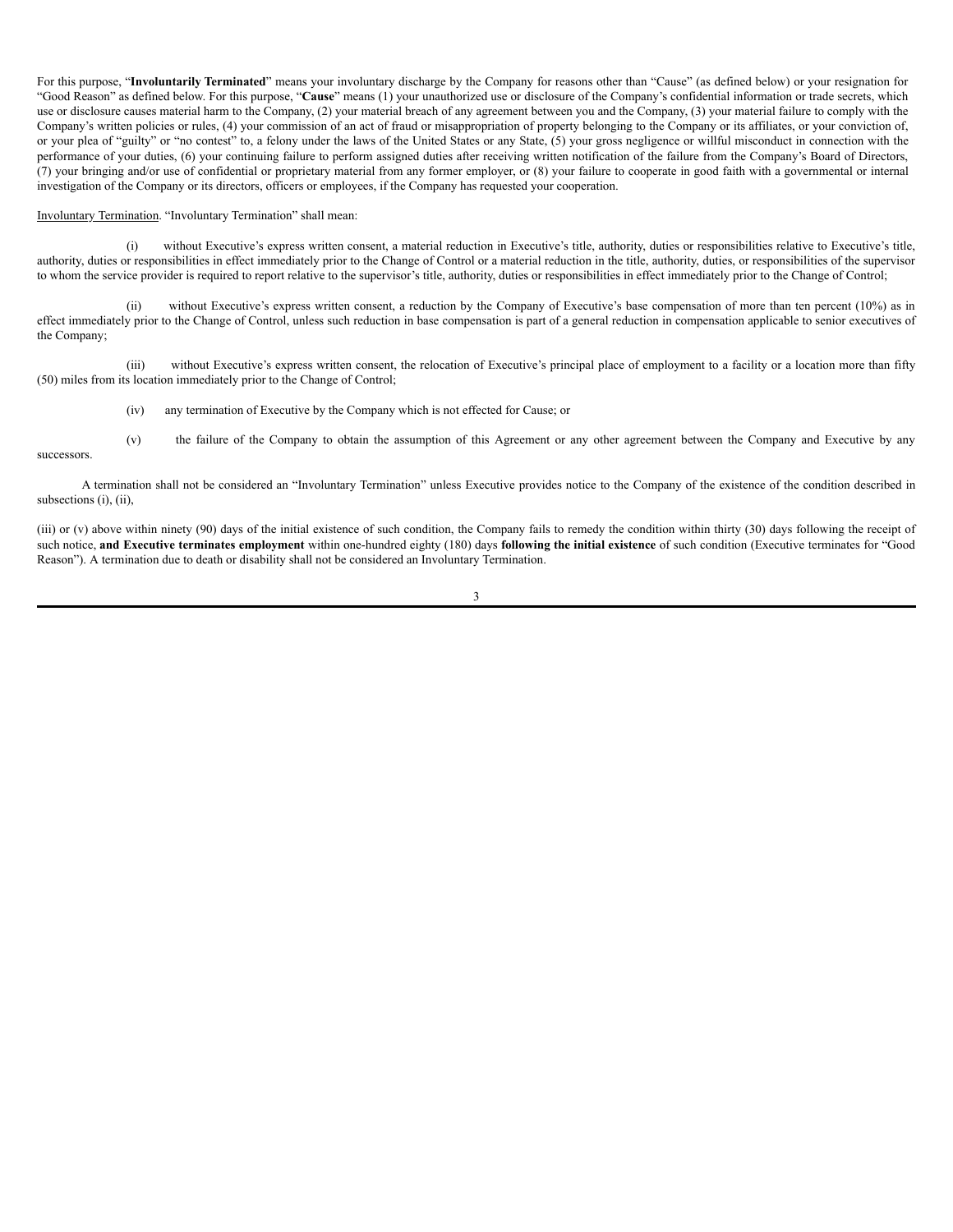(d) Termination Date. "Termination Date" shall mean Executive's "separation from service" within the meaning of that term under Section 409A of the Internal Revenue Code of 1986, as amended (the "Code").

In addition, the company will create a separation agreement or add provisions into the change of control agreement covering any instance where you are involuntarily terminated not for cause and not in conjunction with a change of control whereby you would be entitled to 12 months of severance. This agreement and the change of control will include consideration of bonus as part of your compensation and whether any pro rata bonus for the year in which this happens to the extent a bonus would, in the board's discretion, probably have been paid at year end.

5. **Confidentiality.** As an employee of the Company, you will have access to certain confidential information of the Company and you may, during the course of your employment, develop certain information or inventions that will be the property of the Company. To protect the interests of the Company, you will need to sign, complete, return and abide by the Company's standard "Employee Invention Assignment and Confidentiality Agreement" as a condition of your employment. We wish to impress upon you that we do not want you to, and we hereby direct you not to, bring with you any confidential or proprietary material of any former employer or to violate any other obligations you may have to any former employer. During the period that you render services to the Company, you agree not to (i) engage in any employment, business or activity that is in any way competitive with the business or proposed business of the Company, or (ii) assist any other person or organization in competing with the Company or in preparing to engage in competition with the business or proposed business of the Company, or (iii) engage in any other activity that takes advantage of any Company opportunity for your own self interest. You represent that your signing of this letter agreement and the Employee Invention Assignment and Confidentiality Agreement and your commencement of employment with the Company will not violate any agreement currently in place between yourself and current or past employers, or between yourself and any other parties. As an employee of the Company, you will be expected to abide by Company rules and regulations.

6. **At-Will Employment.** While we look forward to a long and profitable relationship, should you decide to accept our offer, you will be an at-will employee of the Company, which means the employment relationship can be terminated by either of us for any reason, at any time, with or without notice and with or without cause. Neither you, nor the Company, will have any liability to the other party for terminating the relationship. Any statements or representations to the contrary (and, indeed, any statements contradicting any provision in this letter) should be regarded by you as ineffective. Neither the vesting of any option described in this letter agreement (nor any other provision of this letter agreement or any other agreement between you and the Company), nor your participation in any stock option, incentive bonus, or other benefit program in the future, is to be regarded as assuring you of continuing employment for any particular period of time.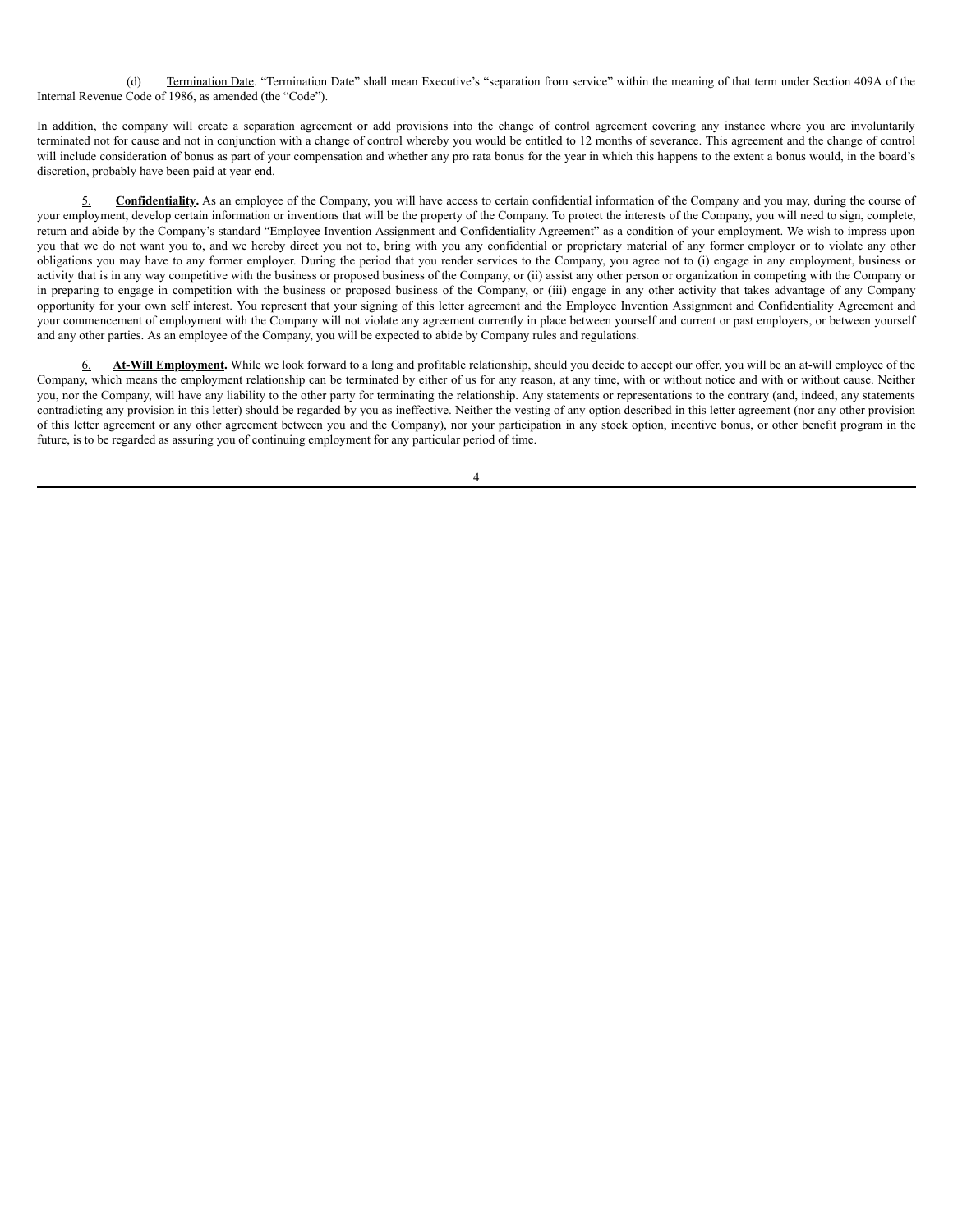7. **Authorization to Work and Background Check.** Please note that because of employer regulations adopted in the Immigration Reform and Control Act of 1986, within three (3) business days of starting your new position you will need to present documentation demonstrating that you have authorization to work in the United States, or your employment relationship with the Company will be terminated. This requirement applies to U.S. citizens and non-U.S. citizens alike. Your employment is also subject to the Company checking references and a 3rd party background check to be performed before your employment relationship begins with the Company. You consent to such reference and background check by signing below.

Arbitration. You and the Company shall submit to mandatory and exclusive binding arbitration of any controversy or claim relating to or arising out of your employment relationship with the Company, or the termination of your employment with Company for any reason (including, but not limited to, any claims of breach of contract, wrongful termination, or age, sex, race, national origin, disability or other discrimination or harassment), provided, however, that the parties retain their right to, and shall not be prohibited, limited or in any other way restricted from, seeking or obtaining equitable relief from a court having jurisdiction over the parties. Such arbitration shall be governed by the Federal Arbitration Act and conducted through the American Arbitration Association in the State of New York, Tompkin's County, before a single neutral arbitrator, in accordance with the National Rules for the Resolution of Employment Disputes of the American Arbitration Association in effect at that time. The parties may conduct only essential discovery prior to the hearing, as defined by the arbitrator. The arbitrator shall issue a written decision that contains the essential findings and conclusions on which the decision is based. You shall bear only those costs of arbitration you would otherwise bear had you brought a claim covered by this letter in court. Judgment upon the determination or award rendered by the arbitrator may be entered in any court having jurisdiction thereof. You agree that this offer letter, and related agreements for employment are governed under the laws of the state of New York.

Cooperation. You and the Company agree that certain matters in which you will be involved during your employment may necessitate your cooperation in the future. Accordingly, following the termination of your employment for any reason, to the extent reasonably requested by the Board, you agree to cooperate with the Company in connection with matters arising out of the your service to the Company. The Company shall reimburse you for reasonable expenses incurred in connection with such cooperation.

10. **Entire Agreement.** This letter agreement, together with the Employee Invention Assignment and Confidentiality Agreement will form the complete and exclusive statement of your employment agreement with the Company. It supersedes any other agreements or promises with respect to your employment made to you by anyone, whether oral or written, and it can only be modified in a written agreement signed by you and by another officer of the Company.

11. **Acceptance.** If you decide to accept our offer, and I hope you will, please sign the enclosed copy of this letter agreement in the space indicated and return it to me by PDF in email no later than 5:00 p.m. PST on April 8, 2022. If you have not accepted our offer by that time, this offer will expire. Your signature will acknowledge that you have read and understood and agreed to the terms and conditions of this letter agreement and the attached documents, if any. We look forward to the opportunity to welcome you to the Company.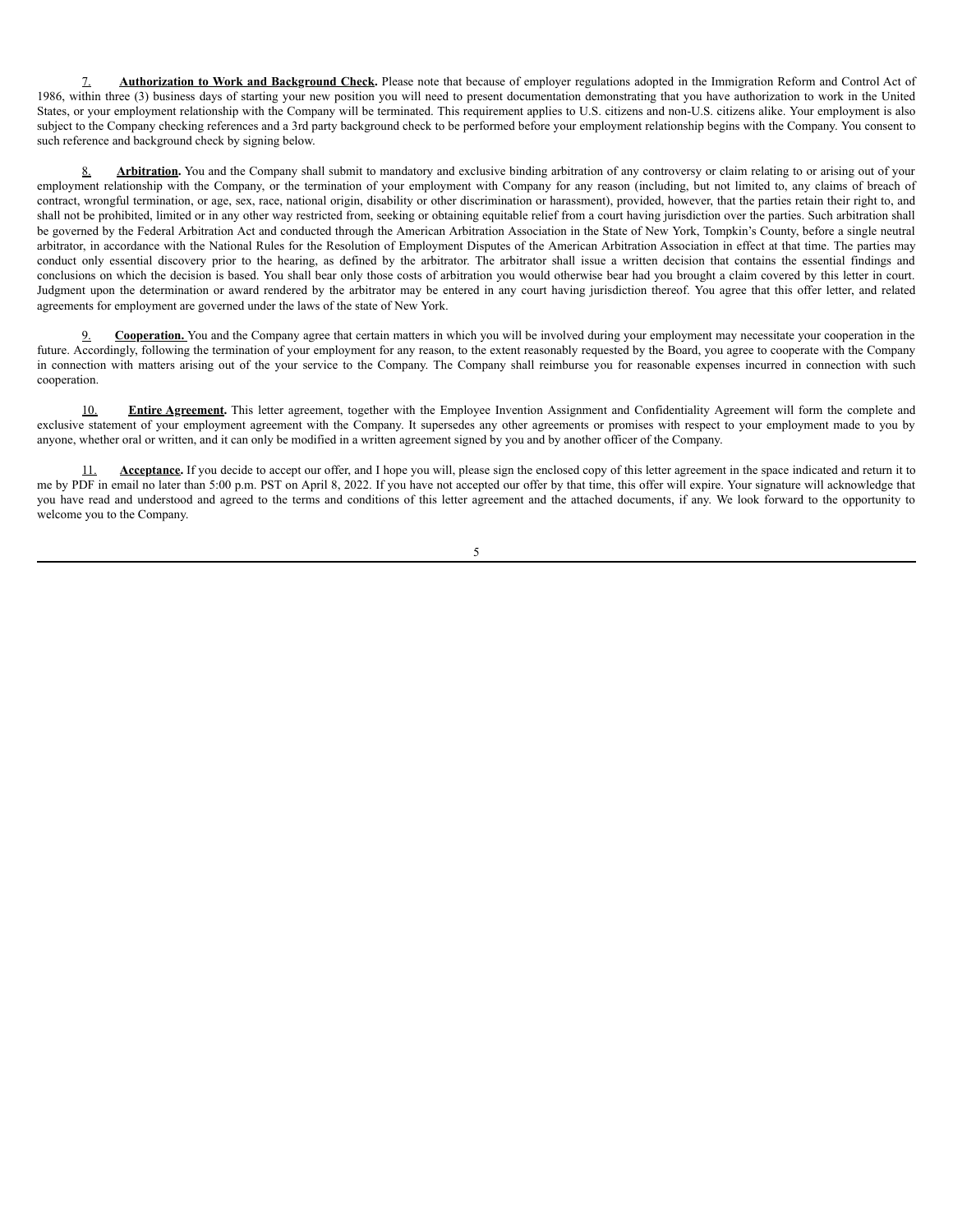Very truly yours

John L Glime Jóhn S. Edmunds

Chairman of the Board

I have read and understood this offer letter and hereby acknowledge, accept and agree to the terms as set forth above and further acknowledge that no other commitments were made to me as part of my employment offer except as specifically set forth herein. I agree that I will not engage in any other employment, occupation, consulting or other business activity directly related to the business in which the Company is now involved or becomes involved during the term of my employment nor will I engage in **any other activities that conflict with my obligations to the Company.**

Mark F Davidson

4/7/2022 Date signed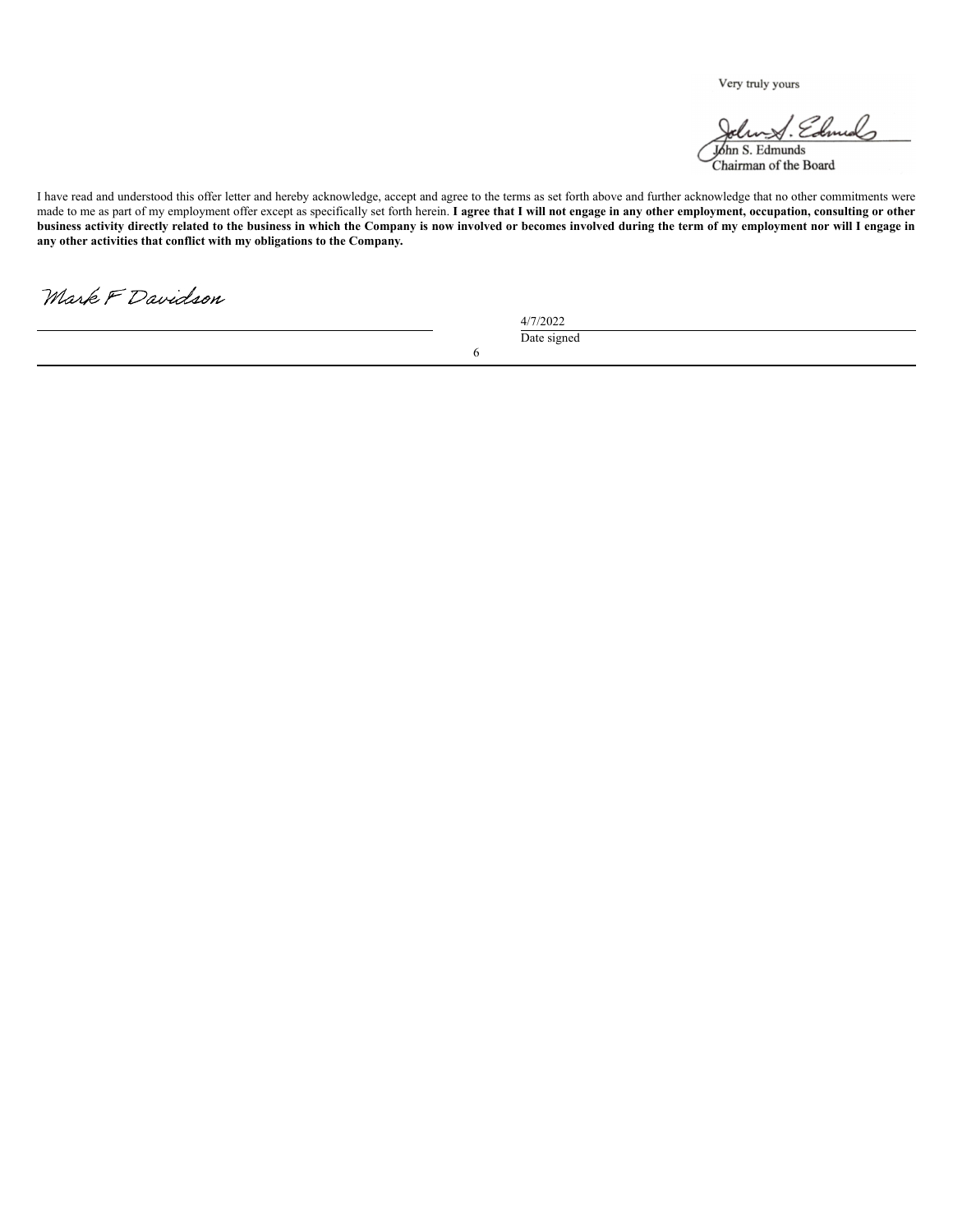## **Certification Pursuant to Rule 13a-14(a) or Rule 15d-14(a) of the Securities Exchange Act of 1934, As Adopted Pursuant to Section 302 of the Sarbanes-Oxley Act of 2002**

I, Mark Davidson, certify that:

1. I have reviewed this Quarterly Report on Form 10-Q for the fiscal quarter ended March 31, 2022 of Odyssey Semiconductor Technologies, Inc.;

2. Based on my knowledge, this report does not contain any untrue statement of a material fact or omit to state a material fact necessary to make the statements made, in light of the circumstances under which such statements were made, not misleading with respect to the period covered by this report;

3. Based on my knowledge, the financial statements, and other financial information included in this report, fairly present in all material respects the financial condition, results of operations and cash flows of the registrant as of, and for, the periods present in this report;

4. The registrant's other certifying officer(s) and I are responsible for establishing and maintaining disclosure controls and procedures (as defined in Exchange Act Rules 13a-15(e) and 15d-15(e)) and internal control over financial reporting (as defined in Exchange Act Rules 13-a-15(f) and 15d-15(f)) for the registrant and have:

(a) Designed such disclosure controls and procedures, or caused such disclosure controls and procedures to be designed under our supervision, to ensure that material information relating to the registrant, including its consolidated subsidiaries, is made known to us by others within those entities, particularly during the period in which this report is being prepared;

(b) Designed such internal control over financial reporting, or caused such internal control over financial reporting to be designed under our supervision, to provide reasonable assurance regarding the reliability of financial reporting and the preparation of financial statements for external purposes in accordance with generally accepted accounting principles;

(c) Evaluated the effectiveness of the registrant's disclosure controls and procedures and presented in this report our conclusions about the effectiveness of the disclosure controls and procedures, as of the end of the period covered by this report based on such evaluation; and

(d) Disclosed in this report any change in the registrant's internal control over financial reporting that occurred during the registrant's most recent fiscal quarter (the registrant's fourth fiscal quarter in the case of an annual report) that has materially affected, or is reasonably likely to materially affect, the registrant's internal control over financial reporting; and

5. The registrant's other certifying officer(s) and I have disclosed, based on our most recent evaluation of internal control over financial reporting, to the registrant's auditors and the audit committee of the registrant's board of directors (or persons performing the equivalent functions):

(a) All significant deficiencies and material weaknesses in the design or operation of internal control over financial reporting which are reasonably likely to adversely affect the registrant's ability to record, process, summarize and report financial information; and

(b) Any fraud, whether or not material, that involved management or other employees who have a significant role in the registrant's internal control over financial reporting.

Date: May 23, 2022

/s/ Mark Davidson

Mark Davidson Chief Executive Officer *(Principal Executive Of icer and Principal Financial and Accounting Of icer)*